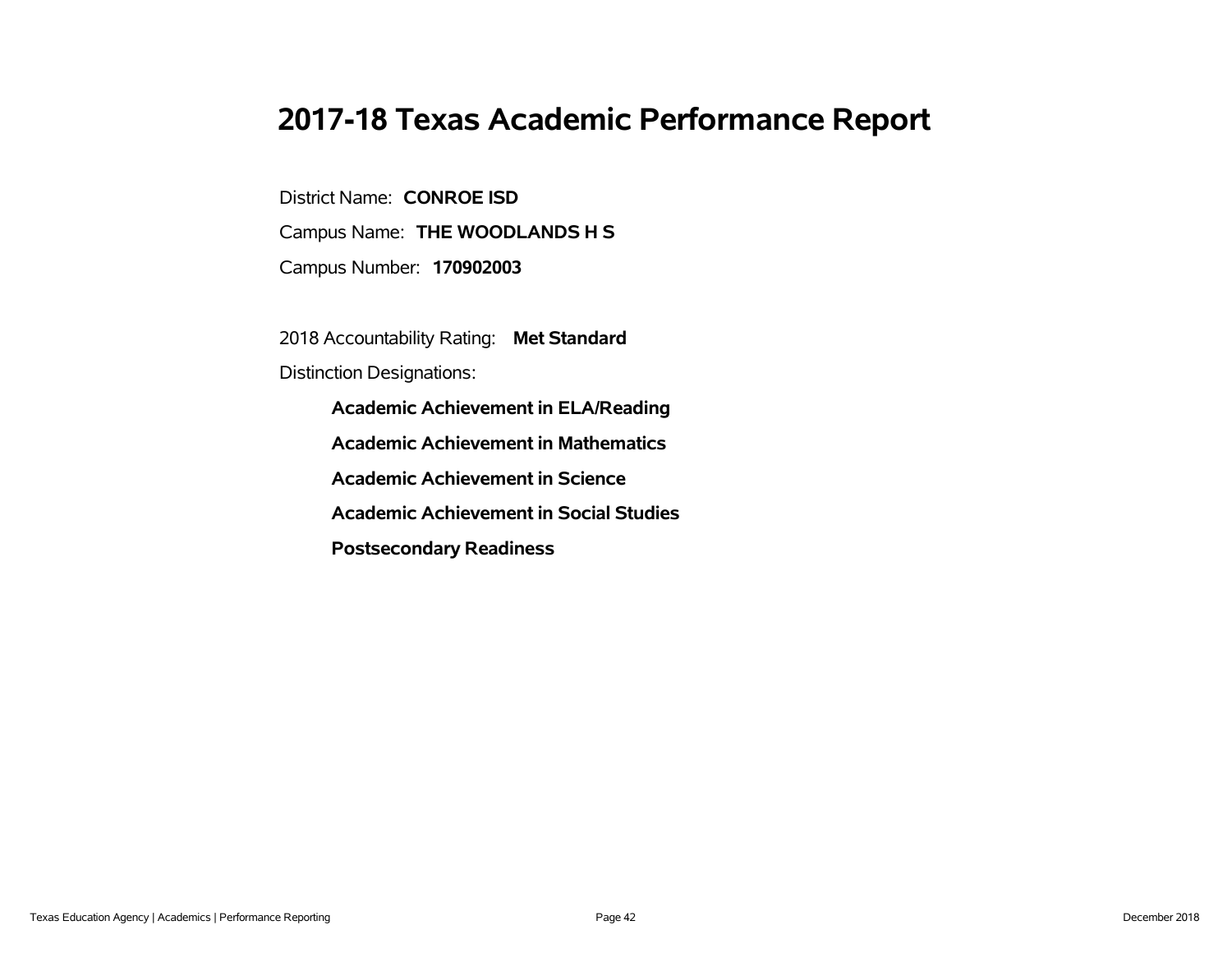#### TEXAS EDUCATION AGENCY

|                                                                           |      |              |          |     |         |                          |       |                          |       |                                   | Two or        |                      |                       |                 |
|---------------------------------------------------------------------------|------|--------------|----------|-----|---------|--------------------------|-------|--------------------------|-------|-----------------------------------|---------------|----------------------|-----------------------|-----------------|
|                                                                           |      | <b>State</b> | District |     | African | Campus American Hispanic | White | American<br>Indian       | Asian | <b>Pacific</b><br><b>Islander</b> | More<br>Races | <b>Special</b><br>Ed | Econ<br><b>Disadv</b> | EL<br>(Current) |
| STAAR Performance Rates by Tested Grade, Subject, and Performance Levels^ |      |              |          |     |         |                          |       |                          |       |                                   |               |                      |                       |                 |
| <b>End of Course English I</b>                                            |      |              |          |     |         |                          |       |                          |       |                                   |               |                      |                       |                 |
| At Approaches Grade Level or Above                                        | 2018 | 65%          | 77%      | 92% | $\ast$  | 87%                      | 94%   | $\ast$                   | 97%   | $\ast$                            | 96%           | $\ast$               | 76%                   | $\ast$          |
|                                                                           | 2017 | 64%          | 76%      | 93% | 95%     | 90%                      | 93%   | $\ast$                   | 98%   | $\ast$                            | 97%           | $\ast$               | 77%                   | 77%             |
| At Meets Grade Level or Above                                             | 2018 | 44%          | 58%      | 82% | $\ast$  | 76%                      | 84%   | $\ast$                   | 89%   | $\ast$                            | 93%           | $\ast$               | 58%                   | $\ast$          |
|                                                                           | 2017 | 43%          | 58%      | 83% | 71%     | 77%                      | 84%   | $\ast$                   | 92%   | $\ast$                            | 87%           | $\ast$               | 57%                   | 56%             |
| At Masters Grade Level                                                    | 2018 | 7%           | 14%      | 24% | $\ast$  | 16%                      | 25%   | $\ast$                   | 44%   | $\ast$                            | 36%           | $\ast$               | 7%                    | $\ast$          |
|                                                                           | 2017 | 8%           | 14%      | 27% | 16%     | 23%                      | 28%   | $\ast$                   | 39%   | $\ast$                            | 32%           | $\ast$               | 9%                    | 6%              |
| <b>End of Course English II</b>                                           |      |              |          |     |         |                          |       |                          |       |                                   |               |                      |                       |                 |
| At Approaches Grade Level or Above                                        | 2018 | 67%          | 77%      | 93% | $\ast$  | 89%                      | 95%   | $\ast$                   | 96%   | $\ast$                            | 97%           | $\ast$               | 82%                   | $\ast$          |
|                                                                           | 2017 | 66%          | 76%      | 93% | $\ast$  | 91%                      | 93%   | $\ast$                   | 96%   | $\ast$                            | 100%          | $\ast$               | 78%                   | 82%             |
| At Meets Grade Level or Above                                             | 2018 | 48%          | 61%      | 85% | $\ast$  | 80%                      | 87%   | $\ast$                   | 88%   | $\ast$                            | 91%           | $\ast$               | 67%                   | $\ast$          |
|                                                                           | 2017 | 45%          | 60%      | 84% | $\ast$  | 77%                      | 86%   | $\ast$                   | 90%   | $\ast$                            | 90%           | $\ast$               | 55%                   | 62%             |
| At Masters Grade Level                                                    | 2018 | 8%           | 14%      | 25% | $\ast$  | 20%                      | 27%   | $\ast$                   | 36%   | $\ast$                            | 29%           | $\ast$               | 8%                    | $\ast$          |
|                                                                           | 2017 | 6%           | 12%      | 20% | $\ast$  | 14%                      | 21%   | $\ast$                   | 32%   | $\ast$                            | 21%           | $\ast$               | 9%                    | 7%              |
| <b>End of Course Algebra I</b>                                            |      |              |          |     |         |                          |       |                          |       |                                   |               |                      |                       |                 |
| At Approaches Grade Level or Above                                        | 2018 | 83%          | 89%      | 91% | $\ast$  | 92%                      | 91%   | $\overline{\phantom{a}}$ | 95%   | $\ast$                            | *             | $\ast$               | 81%                   | 82%             |
|                                                                           | 2017 | 83%          | 90%      | 94% | $\ast$  | 92%                      | 95%   | $\ast$                   | 100%  | $\ast$                            | 100%          | 79%                  | 84%                   | 87%             |
| At Meets Grade Level or Above                                             | 2018 | 55%          | 65%      | 63% | $\ast$  | 60%                      | 65%   | $\blacksquare$           | 75%   | $\ast$                            | $\ast$        | $\ast$               | 38%                   | 51%             |
|                                                                           | 2017 | 48%          | 63%      | 65% | $\ast$  | 60%                      | 66%   | $\ast$                   | 88%   | $\ast$                            | 81%           | 35%                  | 46%                   | 57%             |
| At Masters Grade Level                                                    | 2018 | 32%          | 46%      | 32% | $\ast$  | 33%                      | 32%   | $\overline{a}$           | 50%   | $\ast$                            | $\ast$        | $\ast$               | 20%                   | 30%             |
|                                                                           | 2017 | 26%          | 41%      | 29% | $\ast$  | 25%                      | 31%   | $\ast$                   | 47%   | $\ast$                            | 44%           | 13%                  | 10%                   | 23%             |
| <b>End of Course Biology</b>                                              |      |              |          |     |         |                          |       |                          |       |                                   |               |                      |                       |                 |
| At Approaches Grade Level or Above                                        | 2018 | 87%          | 92%      | 98% | 96%     | 98%                      | 98%   | $\ast$                   | 100%  | $\ast$                            | 100%          | $\ast$               | 92%                   | 94%             |
|                                                                           | 2017 | 86%          | 92%      | 98% | 95%     | 95%                      | 99%   | $\ast$                   | 100%  | $\ast$                            | 100%          | 88%                  | 91%                   | 88%             |
| At Meets Grade Level or Above                                             | 2018 | 59%          | 73%      | 90% | 86%     | 83%                      | 92%   | $\ast$                   | 94%   | $\ast$                            | 96%           | $\ast$               | 72%                   | 66%             |
|                                                                           | 2017 | 57%          | 74%      | 91% | 79%     | 87%                      | 93%   | $\ast$                   | 94%   | $\ast$                            | 95%           | 45%                  | 71%                   | 70%             |
| At Masters Grade Level                                                    | 2018 | 24%          | 37%      | 52% | 36%     | 41%                      | 56%   | $\ast$                   | 64%   | $\ast$                            | 63%           | $\ast$               | 32%                   | 25%             |
|                                                                           | 2017 | 21%          | 35%      | 51% | 32%     | 45%                      | 53%   | $\ast$                   | 66%   | $\ast$                            | 62%           | 13%                  | 24%                   | 30%             |
| End of Course U.S. History                                                |      |              |          |     |         |                          |       |                          |       |                                   |               |                      |                       |                 |
| At Approaches Grade Level or Above                                        | 2018 | 92%          | 97%      | 99% | 100%    | 99%                      | 99%   | $\ast$                   | 100%  | $\ast$                            | 100%          | 79%                  | 91%                   | 97%             |
|                                                                           | 2017 | 91%          | 97%      | 99% | 96%     | 97%                      | 100%  | $\ast$                   | 97%   | $\overline{\phantom{a}}$          | 100%          | 65%                  | 96%                   | 93%             |
| At Meets Grade Level or Above                                             | 2018 | 70%          | 86%      | 96% | 100%    | 94%                      | 97%   | $\ast$                   | 96%   | $\ast$                            | 100%          | 48%                  | 88%                   | 86%             |
|                                                                           | 2017 | 66%          | 84%      | 95% | 76%     | 92%                      | 96%   | $\ast$                   | 94%   |                                   | 97%           | 47%                  | 71%                   | 77%             |
| At Masters Grade Level                                                    | 2018 | 40%          | 63%      | 86% | 86%     | 83%                      | 86%   | $\ast$                   | 91%   | $\pmb{\ast}$                      | 94%           | 18%                  | 69%                   | 66%             |
|                                                                           | 2017 | 35%          | 59%      | 82% | 68%     | 77%                      | 85%   | $\ast$                   | 84%   |                                   | 79%           | 35%                  | 58%                   | 45%             |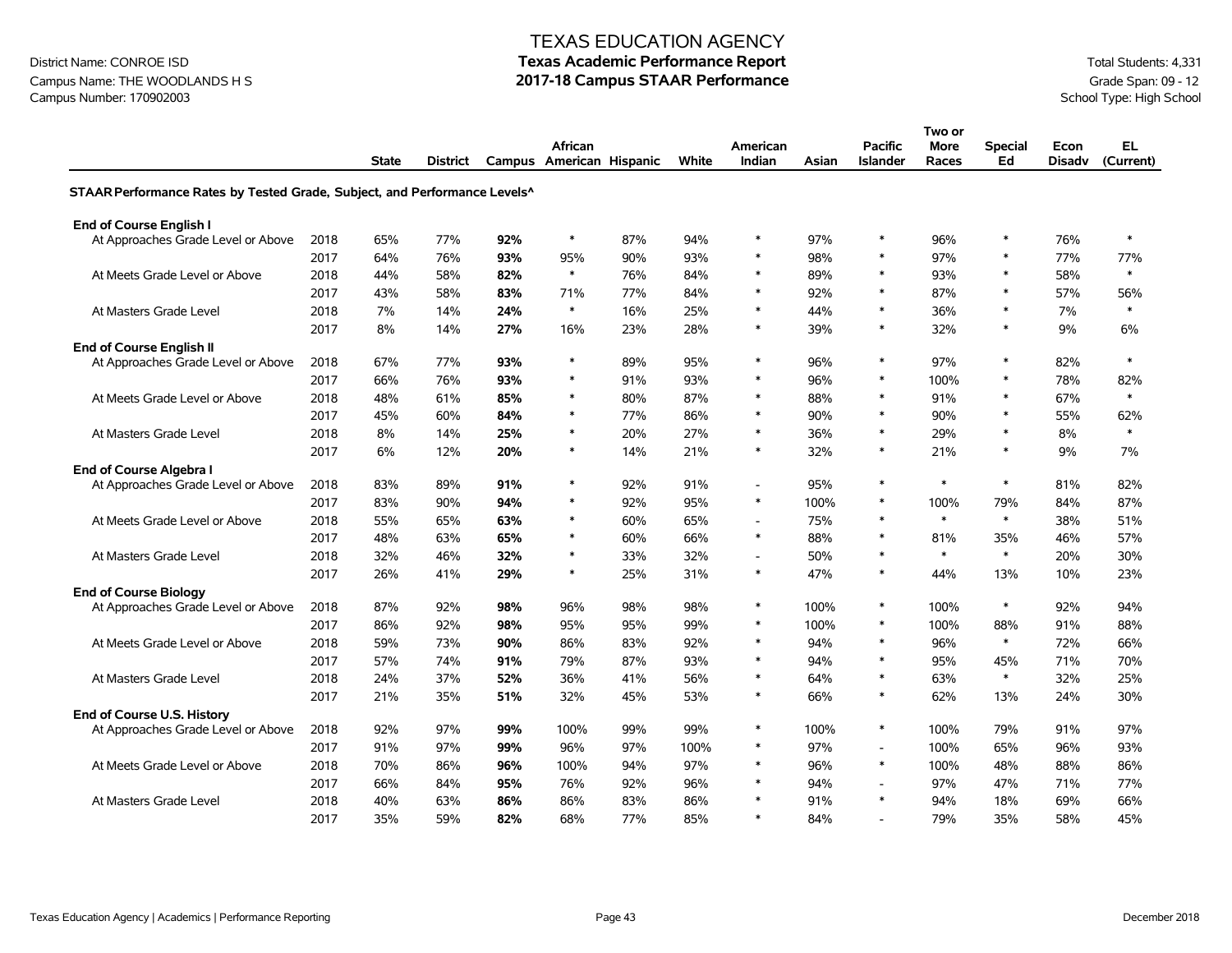#### TEXAS EDUCATION AGENCY

|                                                                                                      |      |              |          |     |         |                          |       |                          |       |                                   | Two or               |                      |                       |                  |
|------------------------------------------------------------------------------------------------------|------|--------------|----------|-----|---------|--------------------------|-------|--------------------------|-------|-----------------------------------|----------------------|----------------------|-----------------------|------------------|
|                                                                                                      |      | <b>State</b> | District |     | African | Campus American Hispanic | White | American<br>Indian       | Asian | <b>Pacific</b><br><b>Islander</b> | <b>More</b><br>Races | <b>Special</b><br>Ed | Econ<br><b>Disadv</b> | EL.<br>(Current) |
|                                                                                                      |      |              |          |     |         |                          |       |                          |       |                                   |                      |                      |                       |                  |
| STAAR Performance Rates by Tested Grade, Subject, and Performance Levels^<br>All Grades All Subjects |      |              |          |     |         |                          |       |                          |       |                                   |                      |                      |                       |                  |
| At Approaches Grade Level or Above                                                                   | 2018 | 77%          | 85%      | 95% | 89%     | 93%                      | 96%   | 100%                     | 98%   | $\ast$                            | 97%                  | 59%                  | 84%                   | 83%              |
|                                                                                                      | 2017 | 75%          | 85%      | 95% | 91%     | 93%                      | 96%   | $\ast$                   | 98%   | $\ast$                            | 99%                  | 68%                  | 84%                   | 85%              |
| At Meets Grade Level or Above                                                                        | 2018 | 48%          | 62%      | 85% | 71%     | 80%                      | 87%   | 100%                     | 91%   | $\ast$                            | 92%                  | 33%                  | 64%                   | 60%              |
|                                                                                                      | 2017 | 45%          | 61%      | 85% | 69%     | 80%                      | 87%   | $\ast$                   | 92%   | $\ast$                            | 91%                  | 38%                  | 60%                   | 65%              |
| At Masters Grade Level                                                                               | 2018 | 22%          | 34%      | 44% | 29%     | 38%                      | 46%   | 63%                      | 59%   | $\ast$                            | 52%                  | 7%                   | 25%                   | 23%              |
|                                                                                                      | 2017 | 20%          | 32%      | 42% | 27%     | 37%                      | 44%   | $\ast$                   | 55%   | $\ast$                            | 47%                  | 11%                  | 20%                   | 21%              |
| All Grades ELA/Reading                                                                               |      |              |          |     |         |                          |       |                          |       |                                   |                      |                      |                       |                  |
| At Approaches Grade Level or Above                                                                   | 2018 | 74%          | 83%      | 92% | 80%     | 88%                      | 94%   | $\ast$                   | 96%   | $\ast$                            | 97%                  | $\ast$               | 79%                   | 74%              |
|                                                                                                      | 2017 | 72%          | 82%      | 93% | 89%     | 90%                      | 93%   | $\ast$                   | 97%   | $\ast$                            | 99%                  | $\ast$               | 77%                   | 80%              |
| At Meets Grade Level or Above                                                                        | 2018 | 46%          | 59%      | 84% | 65%     | 78%                      | 86%   | $\ast$                   | 89%   | $\ast$                            | 92%                  | $\ast$               | 62%                   | 49%              |
|                                                                                                      | 2017 | 44%          | 59%      | 83% | 64%     | 77%                      | 85%   | $\ast$                   | 91%   | $\ast$                            | 88%                  | $\ast$               | 56%                   | 59%              |
| At Masters Grade Level                                                                               | 2018 | 19%          | 30%      | 25% | 9%      | 18%                      | 26%   | $\ast$                   | 40%   | $\ast$                            | 32%                  | $\ast$               | 7%                    | 3%               |
|                                                                                                      | 2017 | 19%          | 30%      | 23% | 14%     | 19%                      | 25%   | $\ast$                   | 36%   | $\ast$                            | 26%                  | $\ast$               | 9%                    | 6%               |
| <b>All Grades Mathematics</b>                                                                        |      |              |          |     |         |                          |       |                          |       |                                   |                      |                      |                       |                  |
| At Approaches Grade Level or Above                                                                   | 2018 | 81%          | 89%      | 91% | $\ast$  | 92%                      | 91%   | $\overline{a}$           | 95%   | $\ast$                            | $\ast$               | $\ast$               | 81%                   | 82%              |
|                                                                                                      | 2017 | 79%          | 88%      | 94% | $\ast$  | 92%                      | 95%   | $\ast$                   | 100%  | $\ast$                            | 100%                 | 79%                  | 84%                   | 87%              |
| At Meets Grade Level or Above                                                                        | 2018 | 50%          | 64%      | 63% | $\ast$  | 60%                      | 65%   | $\overline{\phantom{a}}$ | 75%   | $\ast$                            | $\ast$               | $\ast$               | 38%                   | 51%              |
|                                                                                                      | 2017 | 46%          | 63%      | 65% | $\ast$  | 60%                      | 66%   | $\ast$                   | 88%   | $\ast$                            | 81%                  | 35%                  | 46%                   | 57%              |
| At Masters Grade Level                                                                               | 2018 | 24%          | 37%      | 32% | $\ast$  | 33%                      | 32%   | $\overline{\phantom{a}}$ | 50%   | $\ast$                            | $\ast$               | $\ast$               | 20%                   | 30%              |
|                                                                                                      | 2017 | 22%          | 36%      | 29% | $\ast$  | 25%                      | 31%   | $\ast$                   | 47%   | $\ast$                            | 44%                  | 13%                  | 10%                   | 23%              |
| <b>All Grades Science</b>                                                                            |      |              |          |     |         |                          |       |                          |       |                                   |                      |                      |                       |                  |
| At Approaches Grade Level or Above                                                                   | 2018 | 80%          | 88%      | 98% | 96%     | 98%                      | 98%   | $\ast$                   | 100%  | $\ast$                            | 100%                 | $\ast$               | 92%                   | 94%              |
|                                                                                                      | 2017 | 79%          | 88%      | 98% | 95%     | 95%                      | 99%   | $\ast$                   | 100%  | $\ast$                            | 100%                 | 88%                  | 91%                   | 88%              |
| At Meets Grade Level or Above                                                                        | 2018 | 51%          | 66%      | 90% | 86%     | 83%                      | 92%   | $\ast$                   | 94%   | $\ast$                            | 96%                  | $\ast$               | 72%                   | 66%              |
|                                                                                                      | 2017 | 49%          | 67%      | 91% | 79%     | 87%                      | 93%   | $\ast$                   | 94%   | $\ast$                            | 95%                  | 45%                  | 71%                   | 70%              |
| At Masters Grade Level                                                                               | 2018 | 23%          | 36%      | 52% | 36%     | 41%                      | 56%   | $\ast$                   | 64%   | $\ast$                            | 63%                  | $\ast$               | 32%                   | 25%              |
|                                                                                                      | 2017 | 19%          | 33%      | 51% | 32%     | 45%                      | 53%   | $\ast$                   | 66%   | $\ast$                            | 62%                  | 13%                  | 24%                   | 30%              |
| <b>All Grades Social Studies</b>                                                                     |      |              |          |     |         |                          |       |                          |       |                                   |                      |                      |                       |                  |
| At Approaches Grade Level or Above                                                                   | 2018 | 78%          | 88%      | 99% | 100%    | 99%                      | 99%   | $\ast$                   | 100%  | $\ast$                            | 100%                 | 79%                  | 91%                   | 97%              |
|                                                                                                      | 2017 | 77%          | 87%      | 99% | 96%     | 97%                      | 100%  | $\ast$                   | 97%   | $\overline{\phantom{a}}$          | 100%                 | 65%                  | 96%                   | 93%              |
| At Meets Grade Level or Above                                                                        | 2018 | 53%          | 69%      | 96% | 100%    | 94%                      | 97%   | $\ast$                   | 96%   | $\ast$                            | 100%                 | 48%                  | 88%                   | 86%              |
|                                                                                                      | 2017 | 49%          | 67%      | 95% | 76%     | 92%                      | 96%   | $\ast$                   | 94%   | $\overline{\phantom{a}}$          | 97%                  | 47%                  | 71%                   | 77%              |
| At Masters Grade Level                                                                               | 2018 | 31%          | 49%      | 86% | 86%     | 83%                      | 86%   | $\ast$                   | 91%   | $\ast$                            | 94%                  | 18%                  | 69%                   | 66%              |
|                                                                                                      | 2017 | 27%          | 46%      | 82% | 68%     | 77%                      | 85%   | $\ast$                   | 84%   |                                   | 79%                  | 35%                  | 58%                   | 45%              |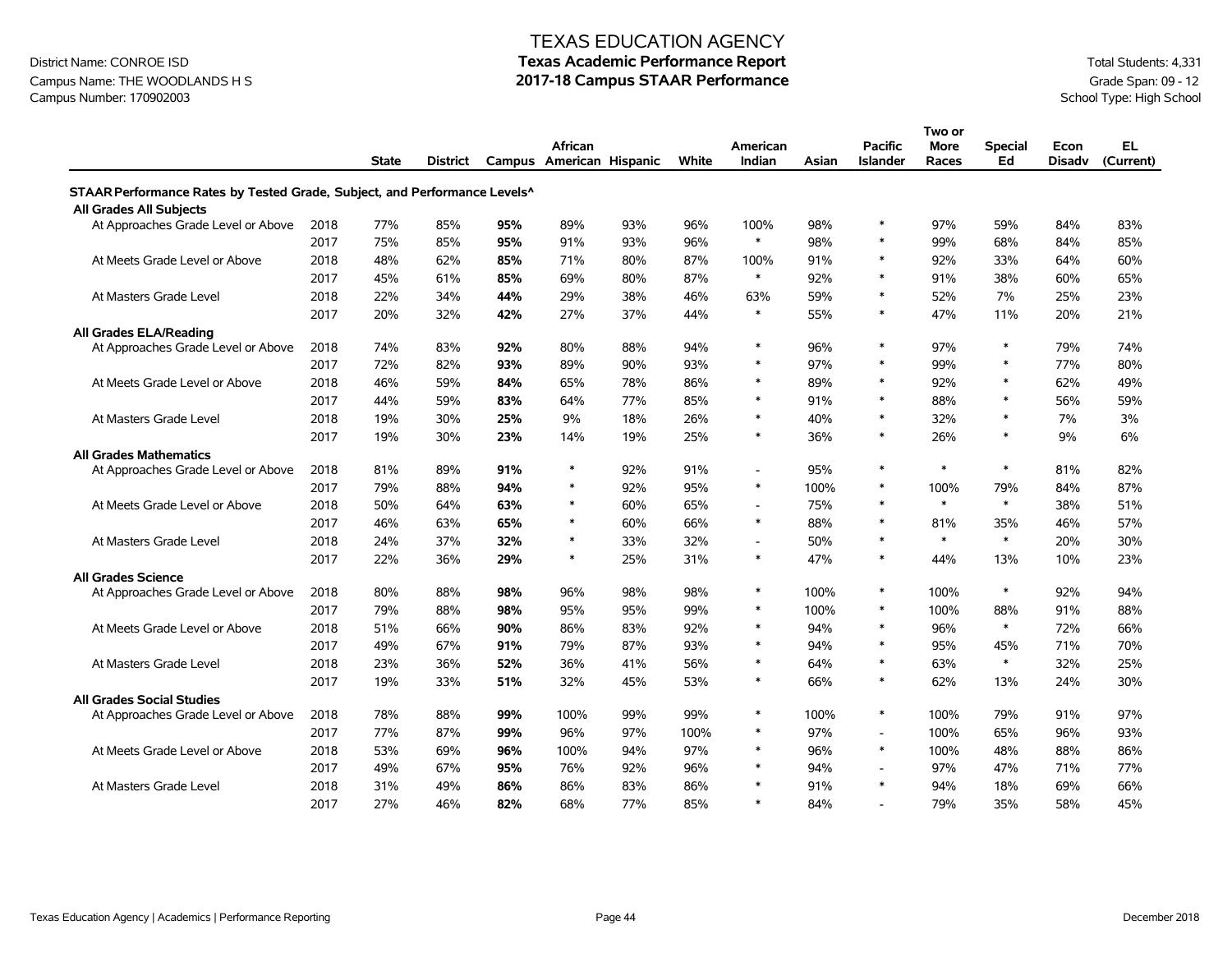## District Name: CONROE ISD **Texas Academic Performance Report Texas Academic Performance Report** Total Students: 4,331

|                                                                     |      | <b>State</b> | <b>District</b> | Campus | African | American Hispanic | White | American<br>Indian       | Asian | <b>Pacific</b><br>Islander | Two or<br>More<br>Races | <b>Special</b><br>Ed | Econ<br><b>Disadv</b> | EL<br>(Current<br>&<br><b>Monitored</b> ) |
|---------------------------------------------------------------------|------|--------------|-----------------|--------|---------|-------------------|-------|--------------------------|-------|----------------------------|-------------------------|----------------------|-----------------------|-------------------------------------------|
| School Progress Domain - Academic Growth Score by Grade and Subject |      |              |                 |        |         |                   |       |                          |       |                            |                         |                      |                       |                                           |
| End of Course English II                                            | 2018 | 67           | 68              | 73     | 56      | 69                | 74    | ∗                        | 79    |                            | 69                      | 56                   | 61                    | 68                                        |
| End of Course Algebra I                                             | 2018 | 72           | 75              | 68     | 61      | 69                | 67    | $\overline{\phantom{0}}$ | 77    |                            | 68                      | 32                   | 56                    | 67                                        |
| All Grades Both Subjects                                            | 2018 | 69           | 73              | 71     | 58      | 69                | 72    | ∗                        | 79    |                            | 68                      | 46                   | 58                    | 68                                        |
| All Grades ELA/Reading                                              | 2018 | 69           | 71              | 73     | 56      | 69                | 74    | $\ast$                   | 79    |                            | 69                      | 56                   | 61                    | 68                                        |
| All Grades Mathematics                                              | 2018 | 70           | 75              | 68     | 61      | 69                | 67    | $\overline{\phantom{0}}$ | 77    |                            | 68                      | 32                   | 56                    | 67                                        |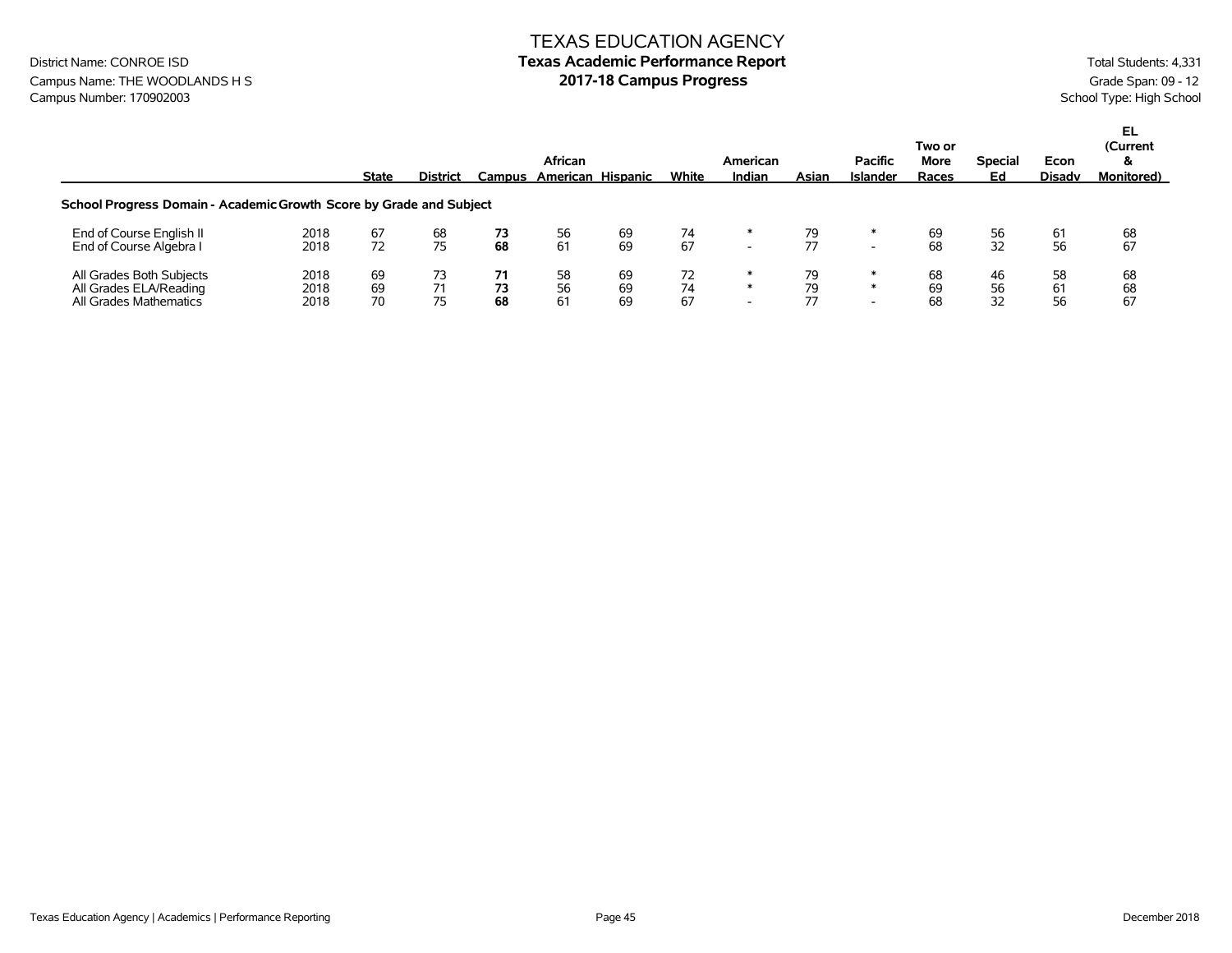Campus Name: THE WOODLANDS H S **2017-18 Campus Prior Year and Student Success Initiative**<br>Campus Number: 170902003<br>School Type: High School Campus Number: 170902003

#### TEXAS EDUCATION AGENCY

|                                                                                                           |      | <b>State</b> | <b>District</b> |         | African<br>Campus American Hispanic |        | White  | American<br>Indian | Asian | <b>Pacific</b><br>Islander | Two or<br>More<br>Races | Special<br>Ed | Econ<br><b>Disadv</b> | EL<br>(Current) |
|-----------------------------------------------------------------------------------------------------------|------|--------------|-----------------|---------|-------------------------------------|--------|--------|--------------------|-------|----------------------------|-------------------------|---------------|-----------------------|-----------------|
| <b>Student Success Initiative</b>                                                                         |      |              |                 |         |                                     |        |        |                    |       |                            |                         |               |                       |                 |
| Grade 8 Reading<br>STAAR Met Standard (Non-Proficient in Previous Year)<br>Promoted to Grade 9            | 2018 | 8%           | 6%              | $\star$ | $\ast$                              | $\ast$ | $\ast$ |                    | *     |                            |                         | *             | *                     |                 |
| <b>Grade 8 Mathematics</b><br>STAAR Met Standard (Non-Proficient in Previous Year)<br>Promoted to Grade 9 | 2018 | 45%          | 27%             | 29%     | $\ast$                              | *      | ∗      |                    | --    |                            |                         |               | $\ast$                |                 |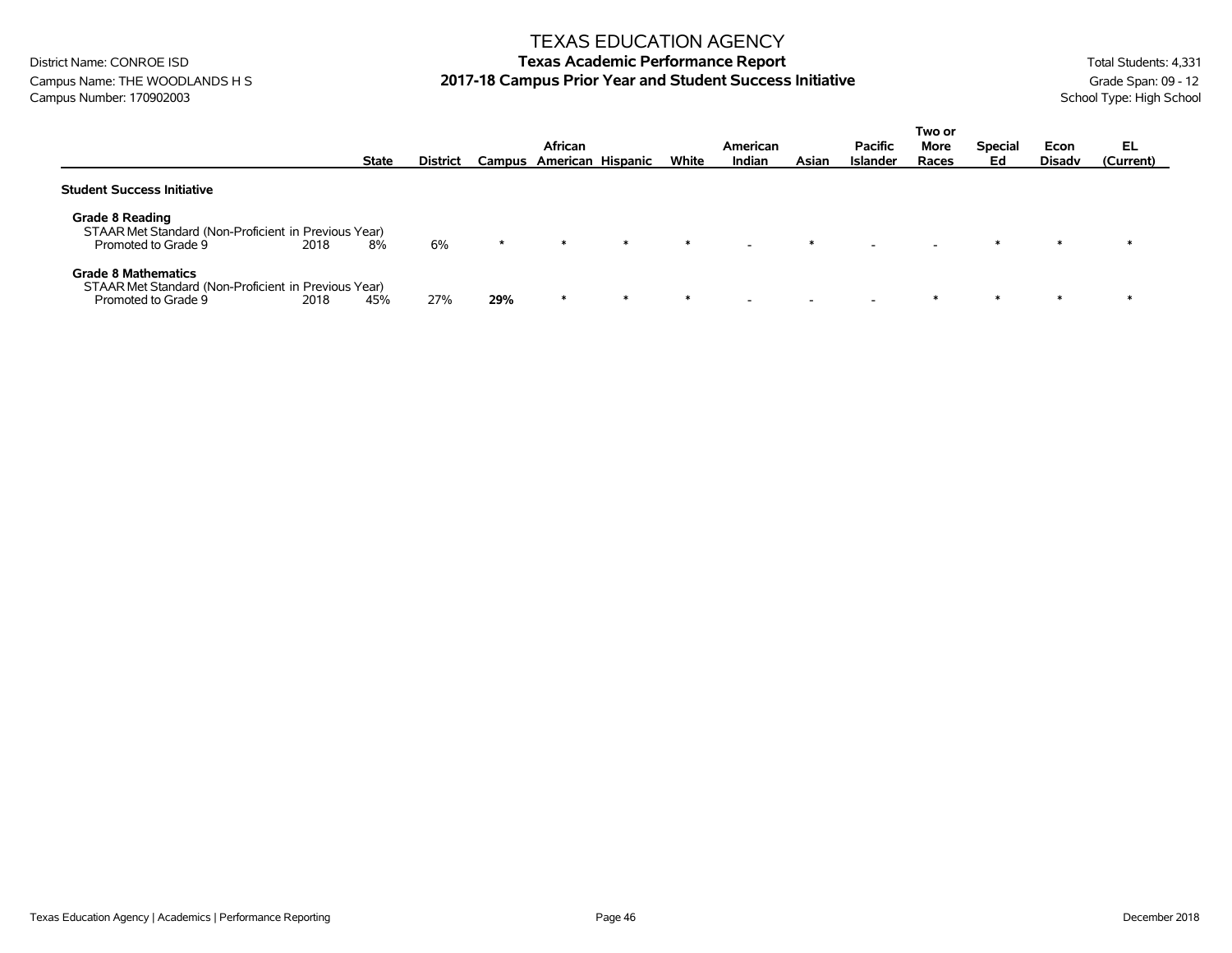Campus Name: THE WOODLANDS H S<br>Campus Number: 170902003 **2017-18 Campus STAAR Performance** Grade Span: 09 - 12<br>Bilingual Education/English as a Second Language Grade Students (Current EL Students)

#### TEXAS EDUCATION AGENCY

### District Name: CONROE ISD **Texas Academic Performance Report Texas Academic Performance Report** Total Students: 4,331 Bilingual Education/English as a Second Language

|                                                          |      | <b>State</b> | <b>District</b> |     | Campus Education Early Exit Late Exit Two-Way One-Way | Bilingual BE-Trans BE-Trans BE-Dual | <b>BE-Dual</b>           | <b>ESL</b> | <b>ESL</b><br>Content    | ESL<br><b>Pull-Out</b>   | <b>LEP No</b><br><b>Services</b> | <b>LEP</b> with<br><b>Services</b> | <b>Total</b><br><b>EL</b> |
|----------------------------------------------------------|------|--------------|-----------------|-----|-------------------------------------------------------|-------------------------------------|--------------------------|------------|--------------------------|--------------------------|----------------------------------|------------------------------------|---------------------------|
| STAAR Performance Rate by Subject and Performance Level^ |      |              |                 |     |                                                       |                                     |                          |            |                          |                          |                                  |                                    |                           |
| All Grades All Subjects                                  |      |              |                 |     |                                                       |                                     |                          |            |                          |                          |                                  |                                    |                           |
| At Approaches Grade Level or Above                       | 2018 | 77%          | 85%             | 95% |                                                       |                                     |                          | 71%        | $\ast$                   | 71%                      | $\ast$                           | 71%                                | 71%                       |
|                                                          | 2017 | 75%          | 85%             | 95% |                                                       |                                     |                          | 72%        | 72%                      | $\sim$                   | $\ast$                           | 72%                                | 73%                       |
| At Meets Grade Level or Above                            | 2018 | 48%          | 62%             | 85% |                                                       |                                     |                          | 42%        | $\ast$                   | 43%                      | $\ast$                           | 42%                                | 42%                       |
|                                                          | 2017 | 45%          | 61%             | 85% |                                                       |                                     | $\sim$                   | 42%        | 42%                      |                          | $\ast$                           | 42%                                | 45%                       |
| At Masters Grade Level                                   | 2018 | 22%          | 34%             | 44% |                                                       |                                     | $\blacksquare$           | 14%        | $\ast$                   | 15%                      | $\ast$                           | 14%                                | 14%                       |
|                                                          | 2017 | 20%          | 32%             | 42% |                                                       |                                     |                          | 9%         | 9%                       |                          | $\ast$                           | 9%                                 | 11%                       |
| <b>All Grades ELA/Reading</b>                            |      |              |                 |     |                                                       |                                     |                          |            |                          |                          |                                  |                                    |                           |
| At Approaches Grade Level or Above                       | 2018 | 74%          | 83%             | 92% |                                                       |                                     |                          |            | $\ast$                   | $\ast$                   | $\ast$                           | $\ast$                             | $\ast$                    |
|                                                          | 2017 | 72%          | 82%             | 93% |                                                       |                                     |                          | $\ast$     | $\ast$                   |                          | $\ast$                           | $\ast$                             | $\ast$                    |
| At Meets Grade Level or Above                            | 2018 | 46%          | 59%             | 84% |                                                       |                                     |                          | $\ast$     | $\ast$                   | $\ast$                   | $\ast$                           | $\ast$                             | $\ast$                    |
|                                                          | 2017 | 44%          | 59%             | 83% |                                                       |                                     |                          |            | *                        |                          | $\ast$                           | $\ast$                             | $\ast$                    |
| At Masters Grade Level                                   | 2018 | 19%          | 30%             | 25% |                                                       |                                     |                          | $\ast$     | ź.                       | $\ast$                   | $\star$                          | $\ast$                             | $\ast$                    |
|                                                          | 2017 | 19%          | 30%             | 23% |                                                       |                                     |                          | $\ast$     | $\ast$                   |                          | $\ast$                           | $\ast$                             | $\ast$                    |
| <b>All Grades Mathematics</b>                            |      |              |                 |     |                                                       |                                     |                          |            |                          |                          |                                  |                                    |                           |
| At Approaches Grade Level or Above                       | 2018 | 81%          | 89%             | 91% |                                                       |                                     |                          | 70%        | $\overline{\phantom{a}}$ | 70%                      | $\ast$                           | 70%                                | 71%                       |
|                                                          | 2017 | 79%          | 88%             | 94% |                                                       |                                     |                          | 80%        | 80%                      | $\blacksquare$           | $\ast$                           | 80%                                | 81%                       |
| At Meets Grade Level or Above                            | 2018 | 50%          | 64%             | 63% |                                                       |                                     | $\blacksquare$           | 42%        | $\sim$                   | 42%                      | $\ast$                           | 42%                                | 44%                       |
|                                                          | 2017 | 46%          | 63%             | 65% |                                                       |                                     | $\blacksquare$           | 40%        | 40%                      | $\overline{\phantom{a}}$ | $\ast$                           | 40%                                | 43%                       |
| At Masters Grade Level                                   | 2018 | 24%          | 37%             | 32% |                                                       |                                     |                          | 24%        | $\sim$                   | 24%                      | $\ast$                           | 24%                                | 24%                       |
|                                                          | 2017 | 22%          | 36%             | 29% |                                                       |                                     | $\sim$                   | 14%        | 14%                      | $\overline{a}$           | $\ast$                           | 14%                                | 16%                       |
| <b>All Grades Science</b>                                |      |              |                 |     |                                                       |                                     |                          |            |                          |                          |                                  |                                    |                           |
| At Approaches Grade Level or Above                       | 2018 | 80%          | 88%             | 98% |                                                       |                                     |                          | 88%        | $\ast$                   | 88%                      | $\ast$                           | 88%                                | 88%                       |
|                                                          | 2017 | 79%          | 88%             | 98% |                                                       |                                     |                          | $\ast$     | $\ast$                   |                          | $\ast$                           | $\ast$                             | $\ast$                    |
| At Meets Grade Level or Above                            | 2018 | 51%          | 66%             | 90% |                                                       |                                     | $\overline{\phantom{a}}$ | 51%        | $\ast$                   | 53%                      | $\ast$                           | 51%                                | 51%                       |
|                                                          | 2017 | 49%          | 67%             | 91% |                                                       |                                     |                          | $\ast$     | $\ast$                   | $\overline{a}$           | $\ast$                           | $\ast$                             | $\ast$                    |
| At Masters Grade Level                                   | 2018 | 23%          | 36%             | 52% |                                                       |                                     |                          | 12%        | $\ast$                   | 13%                      | $\ast$                           | 12%                                | 12%                       |
|                                                          | 2017 | 19%          | 33%             | 51% |                                                       |                                     |                          | $\ast$     | $\ast$                   | $\overline{a}$           | $\ast$                           | $\ast$                             | $\ast$                    |
| <b>All Grades Social Studies</b>                         |      |              |                 |     |                                                       |                                     |                          |            |                          |                          |                                  |                                    |                           |
| At Approaches Grade Level or Above                       | 2018 | 78%          | 88%             | 99% |                                                       |                                     |                          | 93%        | $\ast$                   | 93%                      | $\ast$                           | 93%                                | 94%                       |
|                                                          | 2017 | 77%          | 87%             | 99% |                                                       |                                     | $\blacksquare$           | 90%        | 90%                      | $\overline{\phantom{a}}$ | $\ast$                           | 90%                                | 90%                       |
| At Meets Grade Level or Above                            | 2018 | 53%          | 69%             | 96% |                                                       |                                     |                          | 73%        | $\ast$                   | 76%                      | $\ast$                           | 73%                                | 74%                       |
|                                                          | 2017 | 49%          | 67%             | 95% |                                                       |                                     | $\sim$                   | 67%        | 67%                      | $\overline{a}$           | $\ast$                           | 67%                                | 68%                       |
| At Masters Grade Level                                   | 2018 | 31%          | 49%             | 86% |                                                       |                                     | $\overline{a}$           | 50%        | $\ast$                   | 52%                      | $\ast$                           | 50%                                | 52%                       |
|                                                          | 2017 | 27%          | 46%             | 82% |                                                       |                                     | $\blacksquare$           | 28%        | 28%                      | $\overline{a}$           | $\ast$                           | 28%                                | 29%                       |
| School Progress Domain - Academic Growth Score           |      |              |                 |     |                                                       |                                     |                          |            |                          |                          |                                  |                                    |                           |
| All Grades Both Subjects                                 | 2018 | 69           | 73              | 71  |                                                       |                                     |                          | 64         |                          | 64                       |                                  | 64                                 | 65                        |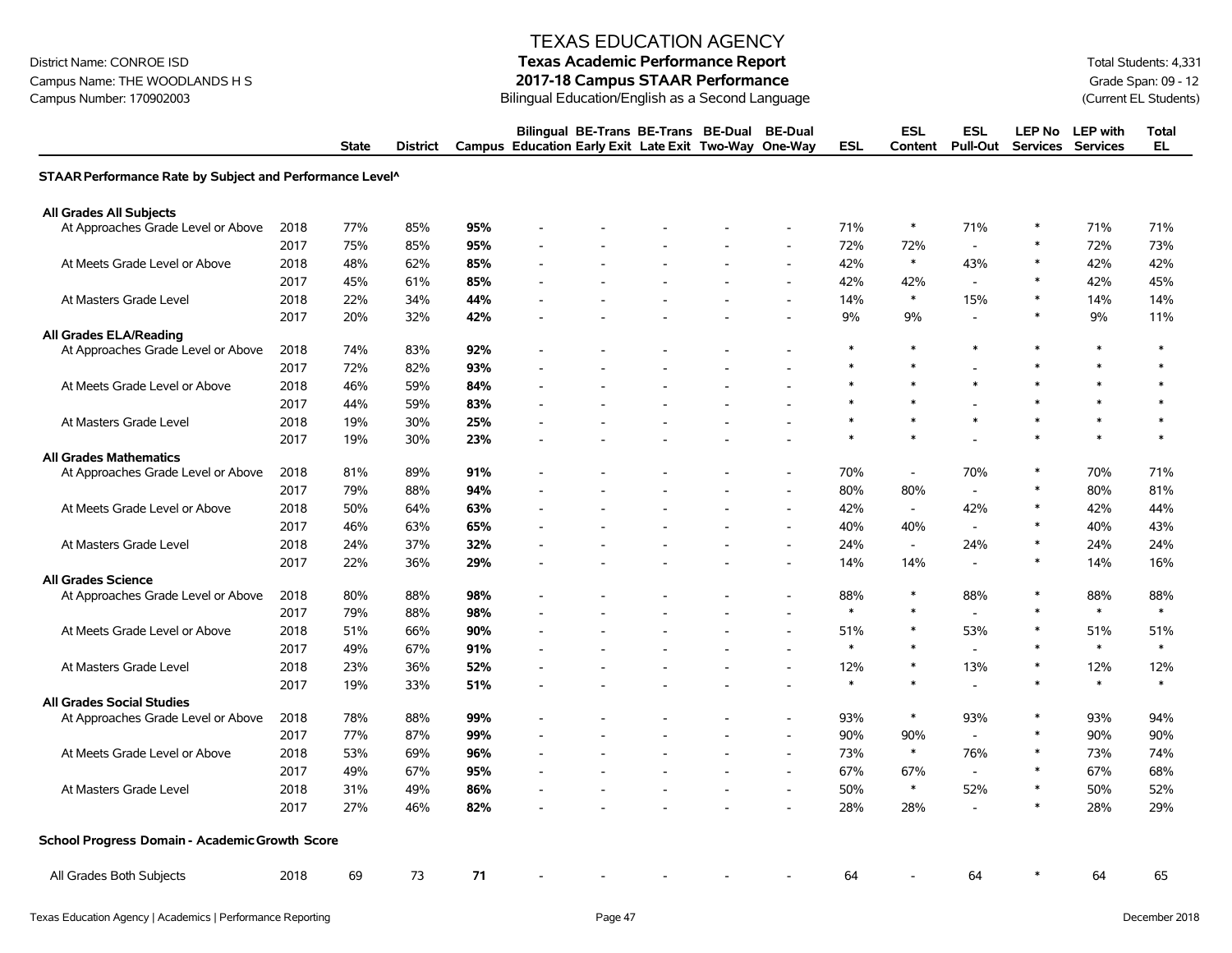TEXAS EDUCATION AGENCY District Name: CONROE ISD **Texas Academic Performance Report Texas Academic Performance Report** Total Students: 4,331 Campus Name: THE WOODLANDS H S **2017-18 Campus STAAR Performance** Grade Span: 09 - 12 Campus Number: 170902003 **Extinct Act and Society** Bilingual Education/English as a Second Language (Current EL Students) **Bilingual BE-Trans BE-Trans BE-Dual BE-Dual ESL ESL LEP No LEP with Total**

|                        |      | State | <b>District</b> | Campus | Education Early Exit Late Exit Two-Way |  | ________<br>One-Wav | ESL | --------<br>Content | -----<br><b>Pull-Out</b> | <b>Services</b> | -------<br>Services | ------ |
|------------------------|------|-------|-----------------|--------|----------------------------------------|--|---------------------|-----|---------------------|--------------------------|-----------------|---------------------|--------|
| All Grades ELA/Reading | 2018 |       |                 |        |                                        |  |                     |     |                     |                          |                 |                     |        |
| All Grades Mathematics | 2018 |       |                 |        |                                        |  |                     |     |                     |                          |                 |                     |        |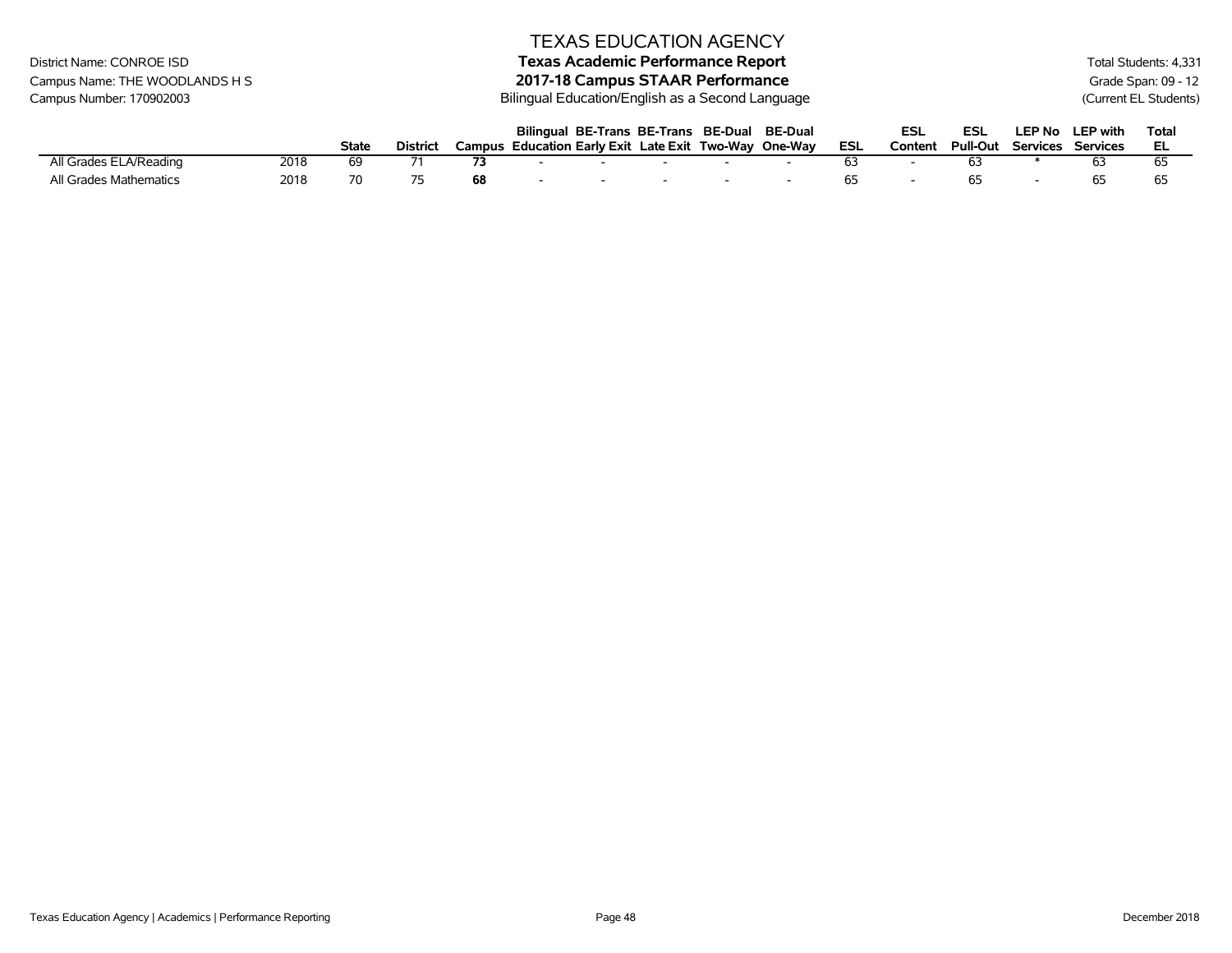#### TEXAS EDUCATION AGENCY

|                                          |              |                 |               |                |                 |       |          |       |                | Two or      |                |               |           |
|------------------------------------------|--------------|-----------------|---------------|----------------|-----------------|-------|----------|-------|----------------|-------------|----------------|---------------|-----------|
|                                          |              |                 |               | <b>African</b> |                 |       | American |       | <b>Pacific</b> | <b>More</b> | <b>Special</b> | Econ          | <b>EL</b> |
|                                          | <b>State</b> | <b>District</b> | <b>Campus</b> | American       | <b>Hispanic</b> | White | Indian   | Asian | Islander       | Races       | Ed             | <b>Disadv</b> | (Current) |
| 2018 STAAR Participation                 |              |                 |               |                |                 |       |          |       |                |             |                |               |           |
| (All Grades)                             |              |                 |               |                |                 |       |          |       |                |             |                |               |           |
| <b>All Tests</b>                         |              |                 |               |                |                 |       |          |       |                |             |                |               |           |
| <b>Assessment Participant</b>            | 99%          | 99%             | 99%           | 98%            | 99%             | 99%   | 100%     | 99%   | 100%           | 100%        | 100%           | 98%           | 100%      |
| Included in Accountability               | 94%          | 95%             | 94%           | 82%            | 91%             | 96%   | 100%     | 95%   | 75%            | 99%         | 97%            | 89%           | 67%       |
| Not Included in Accountability           |              |                 |               |                |                 |       |          |       |                |             |                |               |           |
| Mobile                                   | 4%           | 3%              | 3%            | 16%            | 4%              | 2%    | 0%       | 1%    | 25%            | $1\%$       | 0%             | 5%            | 4%        |
| <b>Other Exclusions</b>                  | 1%           | 1%              | 2%            | 0%             | 5%              | 1%    | 0%       | 3%    | 0%             | 0%          | 2%             | 4%            | 29%       |
|                                          |              |                 |               |                |                 |       |          |       |                |             |                |               |           |
| Not Tested                               | 1%           | 1%              | 1%            | 2%             | 1%              | 1%    | 0%       | 1%    | 0%             | 0%          | 0%             | 2%            | 0%        |
| Absent                                   | 1%           | 1%              | 1%            | 2%             | 1%              | 1%    | 0%       | 1%    | 0%             | 0%          | $0\%$          | 2%            | 0%        |
| Other                                    | 0%           | 0%              | 0%            | 0%             | 0%              | 0%    | 0%       | 0%    | 0%             | 0%          | 0%             | 0%            | 0%        |
| 2017 STAAR Participation<br>(All Grades) |              |                 |               |                |                 |       |          |       |                |             |                |               |           |
| <b>All Tests</b>                         |              |                 |               |                |                 |       |          |       |                |             |                |               |           |
| Assessment Participant                   | 99%          | 99%             | 99%           | 99%            | 99%             | 99%   | 100%     | 100%  | 100%           | 100%        | 99%            | 99%           | 100%      |
| Included in Accountability               | 94%          | 95%             | 94%           | 95%            | 89%             | 97%   | 75%      | 93%   | 100%           | 99%         | 93%            | 90%           | 55%       |
| Not Included in Accountability           |              |                 |               |                |                 |       |          |       |                |             |                |               |           |
| Mobile                                   | 4%           | 4%              | 2%            | 4%             | 2%              | 2%    | 25%      | 3%    | 0%             | 0%          | 2%             | 5%            | 4%        |
| <b>Other Exclusions</b>                  | 1%           | 1%              | 3%            | $1\%$          | 8%              | $1\%$ | 0%       | 4%    | 0%             | $1\%$       | 3%             | 3%            | 42%       |
|                                          |              |                 |               |                |                 |       |          |       |                |             |                |               |           |
| Not Tested                               | 1%           | 1%              | 1%            | 1%             | 1%              | 1%    | 0%       | 0%    | 0%             | 0%          | 1%             | 1%            | 0%        |
| Absent                                   | 1%           | 1%              | 1%            | 1%             | $1\%$           | $1\%$ | 0%       | 0%    | 0%             | 0%          | 1%             | 1%            | 0%        |
| Other                                    | 0%           | 0%              | 0%            | 0%             | 0%              | 0%    | 0%       | 0%    | 0%             | 0%          | $0\%$          | 0%            | 0%        |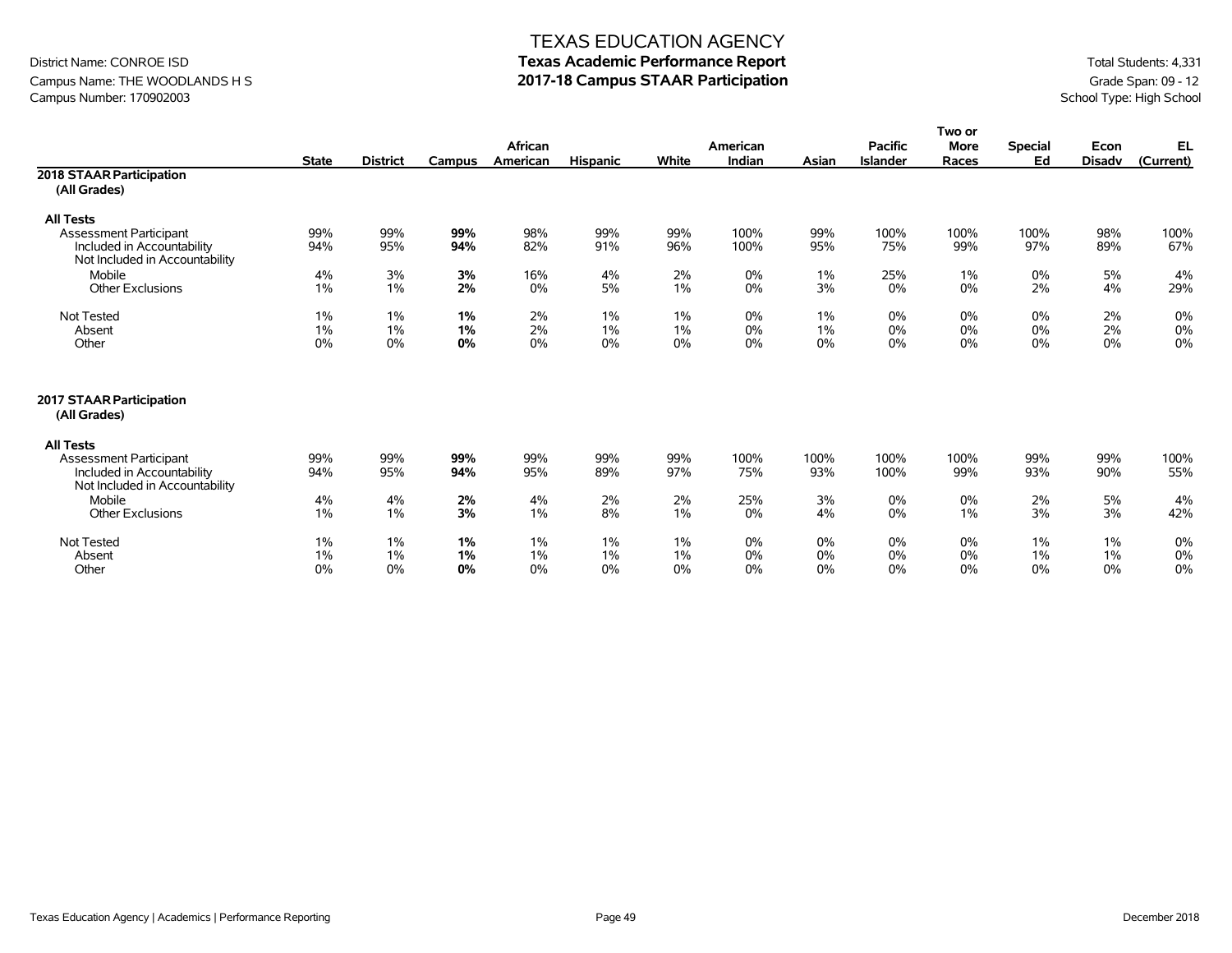Campus Name: THE WOODLANDS H S **2017-18 Campus Attendance, Graduation, and Dropout Rates** Grame: 19 Grade Span: 09 - 12<br>Campus Number: 170902003 Campus Number: 170902003

|                                                              |              |                 |               |          |                 |       |          |        |                          | Two or         |                |               |           |
|--------------------------------------------------------------|--------------|-----------------|---------------|----------|-----------------|-------|----------|--------|--------------------------|----------------|----------------|---------------|-----------|
|                                                              |              |                 |               | African  |                 |       | American |        | <b>Pacific</b>           | <b>More</b>    | <b>Special</b> | Econ          | EL        |
|                                                              | <b>State</b> | <b>District</b> | <b>Campus</b> | American | <b>Hispanic</b> | White | Indian   | Asian  | <b>Islander</b>          | Races          | Ed             | <b>Disadv</b> | (Current) |
| <b>Attendance Rate</b>                                       |              |                 |               |          |                 |       |          |        |                          |                |                |               |           |
| 2016-17                                                      | 95.7%        | 96.4%           | 96.5%         | 96.8%    | 96.3%           | 96.5% | 95.4%    | 97.7%  | $\ast$                   | 96.4%          | 95.4%          | 93.8%         | 96.1%     |
| 2015-16                                                      | 95.8%        | 96.4%           | 96.5%         | 96.7%    | 96.3%           | 96.5% | 94.7%    | 97.6%  | $\ast$                   | 96.5%          | 94.4%          | 93.8%         | 95.7%     |
|                                                              |              |                 |               |          |                 |       |          |        |                          |                |                |               |           |
| <b>Annual Dropout Rate (Gr 7-8)</b>                          |              |                 |               |          |                 |       |          |        |                          |                |                |               |           |
| 2016-17                                                      | 0.3%         | 0.1%            |               |          |                 |       |          |        |                          |                |                |               |           |
| 2015-16                                                      | 0.4%         | 0.0%            |               |          |                 |       |          |        |                          | $\overline{a}$ |                |               |           |
| Annual Dropout Rate (Gr 9-12)                                |              |                 |               |          |                 |       |          |        |                          |                |                |               |           |
| 2016-17                                                      | 1.9%         | 0.2%            | 0.2%          | 0.0%     | 0.5%            | 0.1%  | 0.0%     | 0.0%   | 0.0%                     | 0.0%           | 0.5%           | 1.4%          | 0.0%      |
| 2015-16                                                      | 2.0%         | 0.5%            | 0.3%          | 1.7%     | 0.4%            | 0.2%  | 0.0%     | 0.0%   |                          | 0.8%           | 0.9%           | 1.0%          | 0.0%      |
| 4-Year Longitudinal Rate (Gr 9-12)<br>Class of 2017          |              |                 |               |          |                 |       |          |        |                          |                |                |               |           |
| Graduated                                                    | 89.7%        | 95.6%           | 97.5%         | 96.4%    | 96.4%           | 98.3% | $\ast$   | 92.5%  | $\ast$                   | 96.6%          | 84.8%          | 89.8%         | 81.0%     |
| <b>Received TxCHSE</b>                                       | 0.4%         | 1.0%            | 0.6%          | 0.0%     | 0.8%            | 0.6%  | $\ast$   | 0.0%   | $\ast$                   | $0.0\%$        | 3.0%           | 0.0%          | 0.0%      |
| Continued HS                                                 | 4.0%         | 2.0%            | 1.2%          | 0.0%     | 1.2%            | 0.8%  | $\ast$   | 5.7%   | $\ast$                   | 3.4%           | 12.1%          | 2.0%          | 14.3%     |
| Dropped Out                                                  | 5.9%         | 1.4%            | 0.7%          | 3.6%     | 1.6%            | 0.3%  | $\ast$   | 1.9%   | $\ast$                   | 0.0%           | 0.0%           | 8.2%          | 4.8%      |
| Graduates and TxCHSE                                         | 90.1%        | 96.6%           | 98.1%         | 96.4%    | 97.2%           | 98.9% | $\ast$   | 92.5%  | $\ast$                   | 96.6%          | 87.9%          | 89.8%         | 81.0%     |
| Graduates, TxCHSE,                                           |              |                 |               |          |                 |       | $\ast$   |        | $\ast$                   |                |                |               |           |
| and Continuers<br>Class of 2016                              | 94.1%        | 98.6%           | 99.3%         | 96.4%    | 98.4%           | 99.7% |          | 98.1%  |                          | 100.0%         | 100.0%         | 91.8%         | 95.2%     |
| Graduated                                                    | 89.1%        | 94.3%           | 96.3%         | 92.0%    | 96.3%           | 96.4% | 83.3%    | 97.6%  | $\overline{a}$           | 100.0%         | 81.6%          | 93.0%         | 96.7%     |
| Received TxCHSE                                              | 0.5%         | 1.0%            | 0.9%          | 0.0%     | 0.0%            | 1.3%  | 16.7%    | 0.0%   | $\sim$                   | 0.0%           | 0.0%           | 0.0%          | 0.0%      |
| Continued HS                                                 | 4.2%         | 2.3%            | 1.5%          | 4.0%     | 1.2%            | 1.5%  | 0.0%     | 2.4%   | $\overline{\phantom{a}}$ | 0.0%           | 16.3%          | 4.7%          | 3.3%      |
| Dropped Out                                                  | 6.2%         | 2.5%            | 1.3%          | 4.0%     | 2.5%            | 0.8%  | 0.0%     | 0.0%   | $\sim$                   | 0.0%           | 2.0%           | 2.3%          | 0.0%      |
| Graduates and TxCHSE                                         | 89.6%        | 95.3%           | 97.3%         | 92.0%    | 96.3%           | 97.7% | 100.0%   | 97.6%  | $\blacksquare$           | 100.0%         | 81.6%          | 93.0%         | 96.7%     |
| Graduates, TxCHSE,                                           |              |                 |               |          |                 |       |          |        |                          |                |                |               |           |
| and Continuers                                               | 93.8%        | 97.5%           | 98.7%         | 96.0%    | 97.5%           | 99.2% | 100.0%   | 100.0% |                          | 100.0%         | 98.0%          | 97.7%         | 100.0%    |
| 5-Year Extended Longitudinal Rate (Gr 9-12)<br>Class of 2016 |              |                 |               |          |                 |       |          |        |                          |                |                |               |           |
| Graduated                                                    | 91.6%        | 96.1%           | 97.7%         | 96.0%    | 97.5%           | 97.7% | 83.3%    | 100.0% | $\sim$                   | 100.0%         | 97.6%          | 97.6%         | 100.0%    |
| <b>Received TxCHSE</b>                                       | 0.7%         | 1.5%            | 1.1%          | 0.0%     | 0.4%            | 1.3%  | 16.7%    | 0.0%   |                          | 0.0%           | 0.0%           | 0.0%          | 0.0%      |
| Continued HS                                                 | 1.2%         | 0.2%            | 0.1%          | 0.0%     | 0.4%            | 0.0%  | 0.0%     | 0.0%   | $\overline{\phantom{a}}$ | 0.0%           | 0.0%           | 0.0%          | 0.0%      |
| Dropped Out                                                  | 6.6%         | 2.2%            | 1.2%          | 4.0%     | 1.7%            | 1.0%  | 0.0%     | 0.0%   | $\blacksquare$           | 0.0%           | 2.4%           | 2.4%          | 0.0%      |
| Graduates and TxCHSE<br>Graduates, TxCHSE,                   | 92.2%        | 97.6%           | 98.7%         | 96.0%    | 97.9%           | 99.0% | 100.0%   | 100.0% | $\overline{a}$           | 100.0%         | 97.6%          | 97.6%         | 100.0%    |
| and Continuers                                               | 93.4%        | 97.8%           | 98.8%         | 96.0%    | 98.3%           | 99.0% | 100.0%   | 100.0% | $\overline{a}$           | 100.0%         | 97.6%          | 97.6%         | 100.0%    |
| Class of 2015                                                |              |                 |               |          |                 |       |          |        |                          |                |                |               |           |
| Graduated                                                    | 91.3%        | 97.4%           | 99.0%         | 100.0%   | 98.4%           | 99.1% | $\ast$   | 98.4%  | $\ast$                   | 100.0%         | 89.7%          | 94.6%         | 100.0%    |
| <b>Received TxCHSE</b>                                       | 0.8%         | 1.2%            | 0.2%          | 0.0%     | 0.0%            | 0.3%  | $\ast$   | 0.0%   | $\ast$                   | 0.0%           | 0.0%           | 2.7%          | 0.0%      |
| Continued HS                                                 | 1.2%         | 0.1%            | 0.2%          | 0.0%     | 0.5%            | 0.0%  | $\ast$   | 1.6%   | $\ast$                   | 0.0%           | 5.1%           | 0.0%          | 0.0%      |
| Dropped Out                                                  | 6.7%         | 1.2%            | 0.6%          | 0.0%     | 1.0%            | 0.6%  | $\ast$   | 0.0%   | $\ast$                   | 0.0%           | 5.1%           | 2.7%          | 0.0%      |
| Graduates and TxCHSE<br>Graduates, TxCHSE,                   | 92.1%        | 98.7%           | 99.2%         | 100.0%   | 98.4%           | 99.4% | $\ast$   | 98.4%  | $\ast$                   | 100.0%         | 89.7%          | 97.3%         | 100.0%    |
| and Continuers                                               | 93.3%        | 98.8%           | 99.4%         | 100.0%   | 99.0%           | 99.4% | $\ast$   | 100.0% | $\ast$                   | 100.0%         | 94.9%          | 97.3%         | 100.0%    |
| 6-Year Extended Longitudinal Rate (Gr 9-12)<br>Class of 2015 |              |                 |               |          |                 |       |          |        |                          |                |                |               |           |
| Graduated                                                    | 91.8%        | 97.4%           | 99.1%         | 100.0%   | 99.0%           | 99.0% |          | 100.0% |                          | 100.0%         | 94.6%          | 94.6%         | 100.0%    |
|                                                              |              |                 |               |          |                 |       |          |        |                          |                |                |               |           |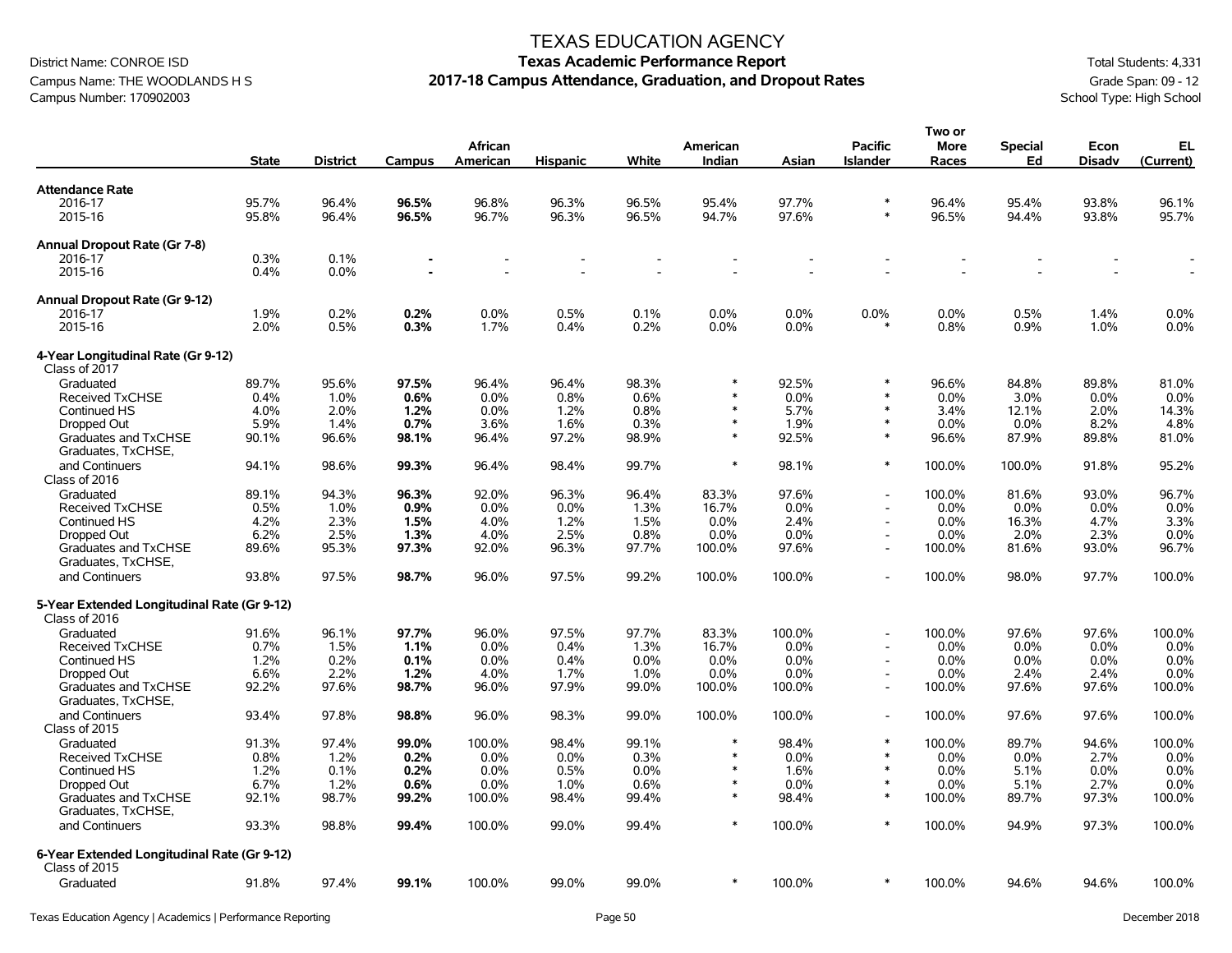### Campus Name: THE WOODLANDS H S **2017-18 Campus Attendance, Graduation, and Dropout Rates** Grame: 19 Grade Span: 09 - 12<br>Campus Number: 170902003 Campus Number: 170902003

#### TEXAS EDUCATION AGENCY

|                                                             |              |                 |               |                |                 |        |          |         |                 | Two or      |                |               |           |
|-------------------------------------------------------------|--------------|-----------------|---------------|----------------|-----------------|--------|----------|---------|-----------------|-------------|----------------|---------------|-----------|
|                                                             |              |                 |               | <b>African</b> |                 |        | American |         | <b>Pacific</b>  | <b>More</b> | <b>Special</b> | Econ          | EL        |
|                                                             | <b>State</b> | <b>District</b> | <b>Campus</b> | American       | <b>Hispanic</b> | White  | Indian   | Asian   | <b>Islander</b> | Races       | Ed             | <b>Disadv</b> | (Current) |
| <b>Received TxCHSE</b>                                      | 1.0%         | 1.3%            | 0.2%          | 0.0%           | 0.0%            | 0.3%   |          | 0.0%    |                 | 0.0%        | 0.0%           | 2.7%          | 0.0%      |
| Continued HS                                                | 0.6%         | $0.0\%$         | 0.1%          | 0.0%           | 0.0%            | 0.1%   | $\ast$   | 0.0%    | $\ast$          | 0.0%        | $0.0\%$        | 0.0%          | 0.0%      |
| Dropped Out                                                 | 6.7%         | 1.2%            | 0.6%          | 0.0%           | 1.0%            | 0.6%   | $\ast$   | 0.0%    | $\ast$          | 0.0%        | 5.4%           | 2.7%          | 0.0%      |
| Graduates and TxCHSE                                        | 92.8%        | 98.7%           | 99.3%         | 100.0%         | 99.0%           | 99.3%  | $\ast$   | 100.0%  | $\ast$          | 100.0%      | 94.6%          | 97.3%         | 100.0%    |
| Graduates, TxCHSE,                                          |              |                 |               |                |                 |        |          |         |                 |             |                |               |           |
| and Continuers                                              | 93.3%        | 98.8%           | 99.4%         | 100.0%         | 99.0%           | 99.4%  | $\ast$   | 100.0%  | $\ast$          | 100.0%      | 94.6%          | 97.3%         | 100.0%    |
| Class of 2014                                               |              |                 |               |                |                 |        |          |         |                 |             |                |               |           |
| Graduated                                                   | 90.9%        | 97.2%           | 98.3%         | 100.0%         | 98.9%           | 98.3%  | $\ast$   | 100.0%  | $\ast$          | 90.9%       | 95.2%          | 95.5%         | 100.0%    |
| <b>Received TxCHSE</b>                                      | 1.2%         | 1.3%            | 1.1%          | 0.0%           | 0.6%            | 1.2%   | $\ast$   | $0.0\%$ | $\ast$          | 4.5%        | $0.0\%$        | 0.0%          | 0.0%      |
| Continued HS                                                | 0.6%         | $0.1\%$         | 0.2%          | 0.0%           | 0.0%            | 0.3%   | $\ast$   | 0.0%    | $\ast$          | 0.0%        | 4.8%           | 0.0%          | 0.0%      |
| Dropped Out                                                 | 7.2%         | 1.4%            | 0.4%          | $0.0\%$        | 0.6%            | 0.3%   | $\ast$   | 0.0%    | $\ast$          | 4.5%        | $0.0\%$        | 4.5%          | 0.0%      |
| Graduates and TxCHSE                                        | 92.2%        | 98.5%           | 99.4%         | 100.0%         | 99.4%           | 99.5%  | $\ast$   | 100.0%  | $\ast$          | 95.5%       | 95.2%          | 95.5%         | 100.0%    |
| Graduates, TxCHSE,                                          |              |                 |               |                |                 |        |          |         |                 |             |                |               |           |
|                                                             |              |                 |               |                |                 |        | $\ast$   |         | $\ast$          |             |                |               |           |
| and Continuers                                              | 92.8%        | 98.6%           | 99.6%         | 100.0%         | 99.4%           | 99.7%  |          | 100.0%  |                 | 95.5%       | 100.0%         | 95.5%         | 100.0%    |
| 4-Year Federal Graduation Rate Without Exclusions (Gr 9-12) |              |                 |               |                |                 |        |          |         |                 |             |                |               |           |
| Class of 2017                                               | 89.7%        | 92.8%           | 97.0%         | 96.4%          | 96.0%           | 97.7%  | $\ast$   | 92.5%   | $\ast$          | 96.6%       | 80.0%          | 86.3%         | 81.0%     |
| Class of 2016                                               | 89.1%        | 91.1%           | 95.8%         | 92.0%          | 96.3%           | 95.7%  | 83.3%    | 97.6%   |                 | 100.0%      | 75.5%          | 93.0%         | 96.7%     |
|                                                             |              |                 |               |                |                 |        |          |         |                 |             |                |               |           |
| RHSP/DAP Graduates (Longitudinal Rate)                      |              |                 |               |                |                 |        |          |         |                 |             |                |               |           |
| Class of 2017                                               | 88.5%        | 93.5%           | 95.5%         | 77.8%          | 96.2%           | 95.9%  | $\ast$   | 93.9%   | $\ast$          | 100.0%      | 40.7%          | 86.0%         | 70.6%     |
| Class of 2016                                               | 87.4%        | 92.6%           | 95.3%         | 91.3%          | 97.4%           | 94.6%  | 100.0%   | 100.0%  |                 | 83.3%       | 45.0%          | 87.5%         | 93.1%     |
|                                                             |              |                 |               |                |                 |        |          |         |                 |             |                |               |           |
| <b>FHSP-E Graduates (Longitudinal Rate)</b>                 |              |                 |               |                |                 |        |          |         |                 |             |                |               |           |
| Class of 2017                                               | 6.0%         | 0.0%            | $\star$       |                |                 |        |          |         |                 |             |                | $\ast$        |           |
| Class of 2016                                               | 5.5%         | 0.0%            |               |                |                 |        |          |         |                 |             |                |               |           |
|                                                             |              |                 |               |                |                 |        |          |         |                 |             |                |               |           |
| FHSP-DLA Graduates (Longitudinal Rate)                      |              |                 |               |                |                 |        |          |         |                 |             |                |               |           |
| Class of 2017                                               | 60.8%        | 3.6%            | $\star$       |                | $\ast$          | $\ast$ |          |         |                 |             | $\ast$         | $\ast$        |           |
| Class of 2016                                               | 54.0%        | 0.0%            |               |                |                 |        |          |         |                 |             |                |               |           |
|                                                             |              |                 |               |                |                 |        |          |         |                 |             |                |               |           |
| RHSP/DAP/FHSP-E/FHSP-DLA Graduates (Longitudinal Rate)      |              |                 |               |                |                 |        |          |         |                 |             |                |               |           |
| Class of 2017                                               | 85.9%        | 92.9%           | 95.3%         | 77.8%          | 95.4%           | 95.8%  | $\ast$   | 93.9%   |                 | 100.0%      | 39.3%          | 84.1%         | 70.6%     |
| Class of 2016                                               | 85.1%        | 92.4%           | 95.3%         | 91.3%          | 97.4%           | 94.6%  | 100.0%   | 100.0%  |                 | 83.3%       | 45.0%          | 87.5%         | 93.1%     |
|                                                             |              |                 |               |                |                 |        |          |         |                 |             |                |               |           |
| RHSP/DAP Graduates (Annual Rate)                            |              |                 |               |                |                 |        |          |         |                 |             |                |               |           |
| 2016-17                                                     | 87.2%        | 93.0%           | 94.9%         | 75.0%          | 96.6%           | 95.1%  | $\ast$   | 93.9%   | $\ast$          | 96.6%       | 33.3%          | 76.9%         | 72.2%     |
| 2015-16                                                     | 85.6%        | 92.0%           | 94.2%         | 91.7%          | 95.8%           | 93.7%  | 100.0%   | 100.0%  |                 | 78.9%       | 40.9%          | 88.2%         | 93.1%     |
|                                                             |              |                 |               |                |                 |        |          |         |                 |             |                |               |           |
| <b>FHSP-E Graduates (Annual Rate)</b>                       |              |                 |               |                |                 |        |          |         |                 |             |                |               |           |
| 2016-17                                                     | 7.2%         | 0.0%            | $\star$       |                |                 |        |          |         |                 |             | $\ast$         | $\ast$        |           |
| 2015-16                                                     | 5.6%         | 0.0%            |               |                |                 |        |          |         |                 |             |                |               |           |
|                                                             |              |                 |               |                |                 |        |          |         |                 |             |                |               |           |
| FHSP-DLA Graduates (Annual Rate)                            |              |                 |               |                |                 |        |          |         |                 |             |                | $\ast$        |           |
| 2016-17                                                     | 56.5%        | 5.1%            |               |                |                 |        |          |         |                 |             |                |               |           |
| 2015-16                                                     | 51.9%        | 0.0%            |               |                |                 |        |          |         |                 |             |                |               |           |
| RHSP/DAP/FHSP-E/FHSP-DLA Graduates (Annual Rate)            |              |                 |               |                |                 |        |          |         |                 |             |                |               |           |
| 2016-17                                                     | 84.0%        | 91.7%           | 94.5%         | 75.0%          | 95.4%           | 94.9%  | $\ast$   | 93.9%   |                 | 96.6%       | 32.4%          | 74.1%         | 68.4%     |
| 2015-16                                                     | 83.3%        | 91.8%           | 94.2%         | 91.7%          | 95.8%           | 93.7%  | 100.0%   | 100.0%  |                 | 78.9%       | 40.9%          | 88.2%         | 93.1%     |
|                                                             |              |                 |               |                |                 |        |          |         |                 |             |                |               |           |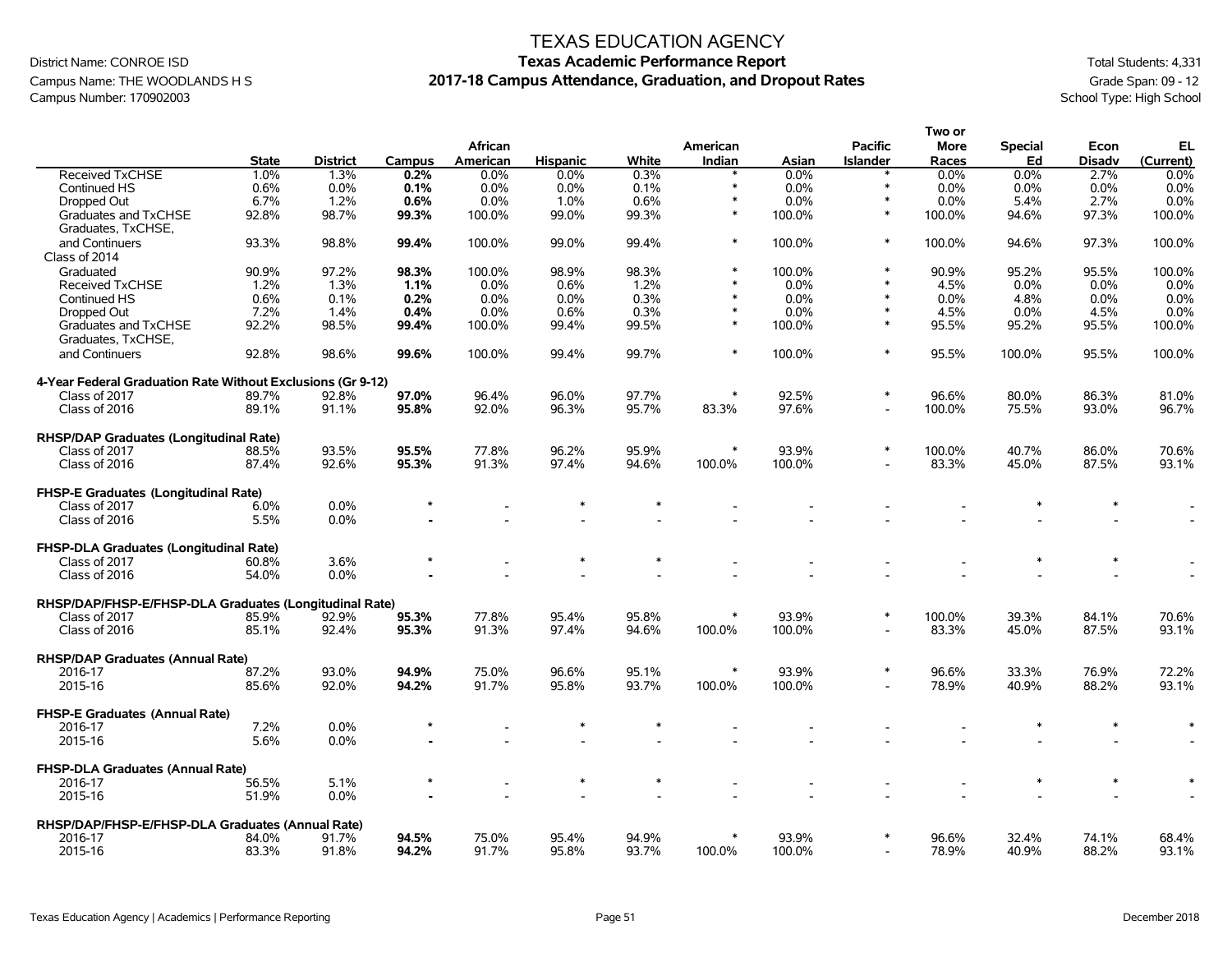# District Name: CONROE ISD **Texas Academic Performance Report Texas Academic Performance Report** Total Students: 4,331

|                                                            | Campus<br>Count | Campus<br>Percent | <b>District</b><br>Count | <b>State</b><br><b>Count</b> |
|------------------------------------------------------------|-----------------|-------------------|--------------------------|------------------------------|
| Graduates (2016-17 Annual Graduates)                       |                 |                   |                          |                              |
| <b>Total Graduates</b>                                     | 1,059           | 100.0%            | 3,791                    | 334,424                      |
| By Ethnicity:                                              |                 |                   |                          |                              |
| African American                                           | 28              | 2.6%              | 274                      | 42,132                       |
| Hispanic                                                   | 240             | 22.7%             | 1.196                    | 164.446                      |
| White                                                      | 710             | 67.0%             | 2,063                    | 105,748                      |
| American Indian                                            |                 | 0.1%              | 11                       | 1,254                        |
| Asian                                                      | 49              | 4.6%              | 141                      | 14,036                       |
| Pacific Islander                                           | 2               | 0.2%              | 9                        | 525                          |
| Two or More Races                                          | 29              | 2.7%              | 97                       | 6,283                        |
| By Graduation Type:                                        |                 |                   |                          |                              |
| Minimum H.S. Program                                       | 54              | 5.1%              | 260                      | 37,072                       |
| Recommended H.S. Program/Distinguished Achievement Program | 1,001           | 94.5%             | 3,472                    | 252,091                      |
| Foundation H.S. Program (No Endorsement)                   | 4               | $0.4\%$           | 56                       | 16,650                       |
| Foundation H.S. Program (Endorsement)                      | 0               | $0.0\%$           | 0                        | 3,212                        |
| Foundation H.S. Program (DLA)                              | 0               | $0.0\%$           | 3                        | 25,399                       |
| <b>Special Education Graduates</b>                         | 34              | 3.2%              | 189                      | 25,105                       |
| Economically Disadvantaged Graduates                       | 27              | 2.5%              | 939                      | 159,476                      |
| <b>LEP Graduates</b>                                       | 19              | 1.8%              | 95                       | 17,579                       |
| <b>At-Risk Graduates</b>                                   | 96              | 9.1%              | 1,024                    | 132,112                      |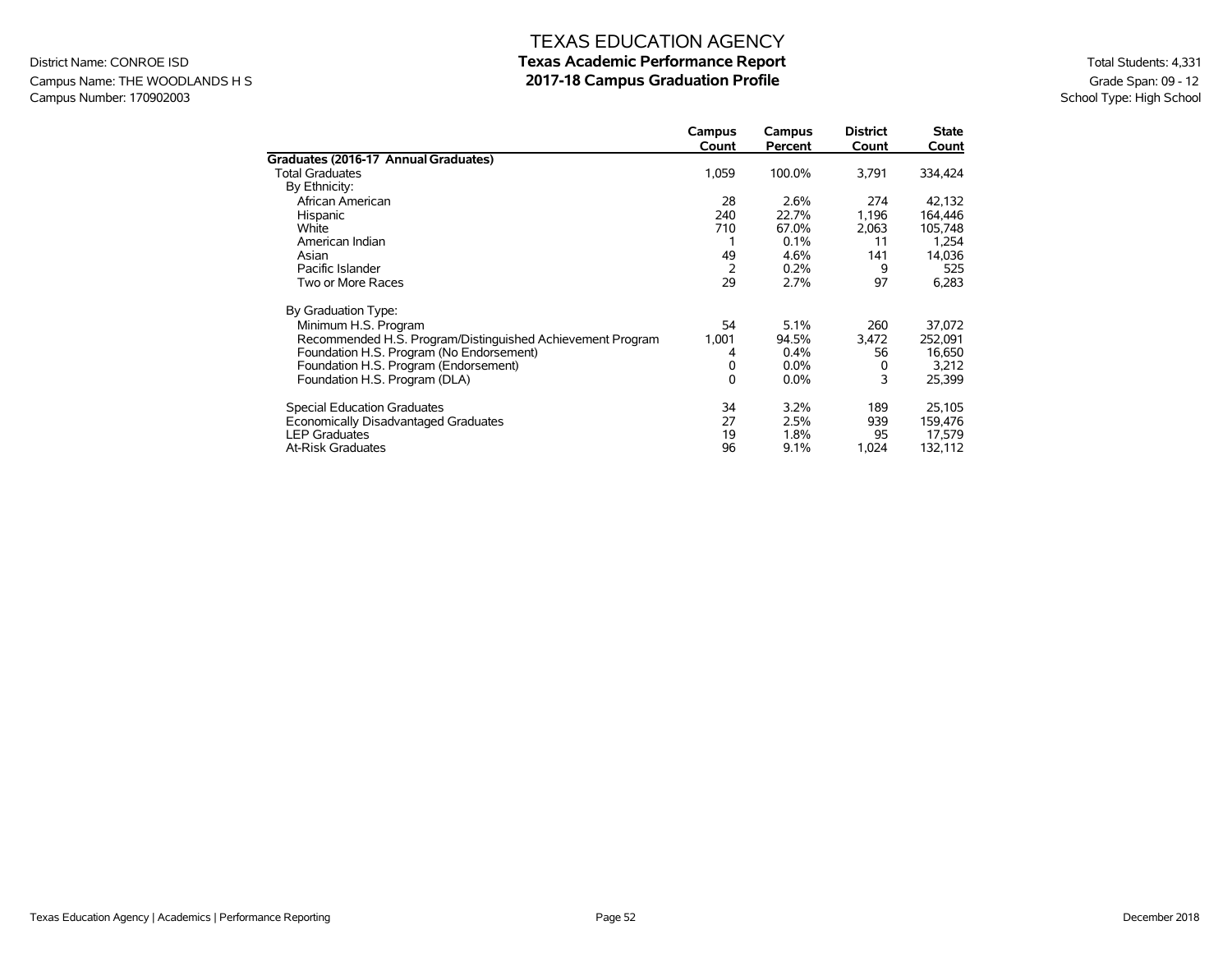Campus Number: 170902003

### District Name: CONROE ISD **Texas Academic Performance Report Texas Academic Performance Report** Total Students: 4,331

# Campus Name: THE WOODLANDS H S **2017-18 Campus College, Career, and Military Readiness (CCMR)** Grade Span: 09 - 12<br>Campus Number: 170902003<br>School Type: High School

|                                                                                                                                               |              | <b>District</b> |         | African<br>American | <b>Hispanic</b> | White | American<br>Indian |         | <b>Pacific</b>  | Two or<br><b>More</b> | <b>Special</b><br>Ed | Econ<br><b>Disadv</b> | EL        |
|-----------------------------------------------------------------------------------------------------------------------------------------------|--------------|-----------------|---------|---------------------|-----------------|-------|--------------------|---------|-----------------|-----------------------|----------------------|-----------------------|-----------|
| College, Career, and Military Ready Graduates (Student Achievement)                                                                           | <b>State</b> |                 | Campus  |                     |                 |       |                    | Asian   | <b>Islander</b> | Races                 |                      |                       | (Current) |
| College, Career, and Military Ready (Annual Graduates)                                                                                        |              |                 |         |                     |                 |       |                    |         |                 |                       |                      |                       |           |
| 2016-17                                                                                                                                       | 54.2%        | 65.3%           | 85.6%   | 75.0%               | 82.3%           | 86.3% |                    | 91.8%   | $\ast$          | 96.6%                 | 39.7%                | 66.7%                 | 36.8%     |
| <b>College Ready Graduates</b>                                                                                                                |              |                 |         |                     |                 |       |                    |         |                 |                       |                      |                       |           |
| College Ready (Annual Graduates)                                                                                                              |              |                 |         |                     |                 |       |                    |         |                 |                       |                      |                       |           |
| 2016-17                                                                                                                                       | 47.0%        | 61.3%           | 83.5%   | 71.4%               | 81.7%           | 83.5% | $\ast$             | 91.8%   | $\ast$          | 93.1%                 | 20.6%                | 66.7%                 | 36.8%     |
| TSI Criteria Graduates (Annual Graduates)<br>English Language Arts                                                                            |              |                 |         |                     |                 |       |                    |         |                 |                       |                      |                       |           |
| 2016-17                                                                                                                                       | 53.2%        | 67.0%           | 87.6%   | 89.3%               | 85.4%           | 87.9% | $\ast$             | 91.8%   | $\ast$          | 89.7%                 | 29.4%                | 70.4%                 | 31.6%     |
| <b>Mathematics</b>                                                                                                                            |              |                 |         |                     |                 |       |                    |         |                 |                       |                      |                       |           |
| 2016-17                                                                                                                                       | 42.0%        | 57.8%           | 82.6%   | 71.4%               | 79.6%           | 83.2% | $\ast$             | 89.8%   | $\ast$          | 89.7%                 | 26.5%                | 63.0%                 | 42.1%     |
| <b>Both Subjects</b><br>2016-17                                                                                                               | 37.8%        | 55.6%           | 80.9%   | 71.4%               | 77.5%           | 81.5% | $\ast$             | 87.8%   | $\ast$          | 89.7%                 | 17.6%                | 59.3%                 | 26.3%     |
| Completion of Either Nine or More Hours of Dual Credit in Any Subject or Three or More Hours of ELA or Math (Annual Graduates)<br>Any Subject |              |                 |         |                     |                 |       |                    |         |                 |                       |                      |                       |           |
| 2016-17                                                                                                                                       | 19.9%        | 23.4%           | 39.8%   | 35.7%               | 26.3%           | 43.7% |                    | 42.9%   | $\ast$          | 55.2%                 | 5.9%                 | 22.2%                 | 0.0%      |
| AP/IB Met Criteria in Any Subject (Annual Graduates)<br>Any Subject                                                                           |              |                 |         |                     |                 |       |                    |         |                 |                       |                      |                       |           |
| 2016-17                                                                                                                                       | 20.1%        | 34.9%           | 53.7%   | 46.4%               | 58.8%           | 50.8% |                    | 69.4%   | $\ast$          | 62.1%                 | 5.9%                 | 33.3%                 | 21.1%     |
| Associate's Degree                                                                                                                            |              |                 |         |                     |                 |       |                    |         |                 |                       |                      |                       |           |
| Associate's Degree (Annual Graduates)                                                                                                         |              |                 |         |                     |                 |       |                    |         |                 |                       |                      |                       |           |
| 2016-17                                                                                                                                       | 0.8%         | 0.0%            | 0.0%    | 0.0%                | 0.0%            | 0.0%  |                    | 0.0%    | $\ast$          | 0.0%                  | 0.0%                 | 0.0%                  | 0.0%      |
|                                                                                                                                               |              |                 |         |                     |                 |       |                    |         |                 |                       |                      |                       |           |
| <b>Career/Military Ready Graduates</b>                                                                                                        |              |                 |         |                     |                 |       |                    |         |                 |                       |                      |                       |           |
| Career or Military Ready (Annual Graduates)                                                                                                   |              |                 |         |                     |                 |       |                    |         |                 |                       |                      |                       |           |
| 2016-17                                                                                                                                       | 13.2%        | 8.8%            | 9.7%    | 7.1%                | 7.1%            | 10.4% | $\ast$             | 13.3%   | $\ast$          | 10.3%                 | 25.0%                | 16.7%                 | 0.0%      |
| Approved Industry-based Certification (Annual Graduates)                                                                                      |              |                 |         |                     |                 |       |                    |         |                 |                       |                      |                       |           |
| 2016-17                                                                                                                                       | 2.7%         | 1.8%            | 4.6%    | 0.0%                | 4.2%            | 4.9%  | $\ast$             | 8.2%    | $\ast$          | $0.0\%$               | 2.9%                 | 11.1%                 | 0.0%      |
| Graduate with Completed IEP and Workforce Readiness (Annual Graduates)                                                                        |              |                 |         |                     |                 |       |                    |         |                 |                       |                      |                       |           |
| 2016-17                                                                                                                                       | 1.0%         | 0.2%            | $0.3\%$ | 3.6%                | 0.0%            | 0.1%  | $\ast$             | 0.0%    | $\ast$          | 3.4%                  | 8.8%                 | 0.0%                  | 0.0%      |
| CTE Coherent Sequence Coursework Aligned with Industry-Based Certifications (Annual Graduates)                                                |              |                 |         |                     |                 |       |                    |         |                 |                       |                      |                       |           |
| 2016-17                                                                                                                                       | 17.3%        | 11.2%           | $9.6\%$ | 7.1%                | 5.8%            | 10.7% | $\ast$             | 12.2%   | $\ast$          | 13.8%                 | 29.4%                | 11.1%                 | 0.0%      |
| U.S. Armed Forces Enlistment (Annual Graduates)                                                                                               |              |                 |         |                     |                 |       |                    |         |                 |                       |                      |                       |           |
| 2016-17                                                                                                                                       | 2.2%         | 1.8%            | $0.8\%$ | $0.0\%$             | 0.4%            | 1.1%  | $\ast$             | $0.0\%$ | $\ast$          | $0.0\%$               | $0.0\%$              | $0.0\%$               | 0.0%      |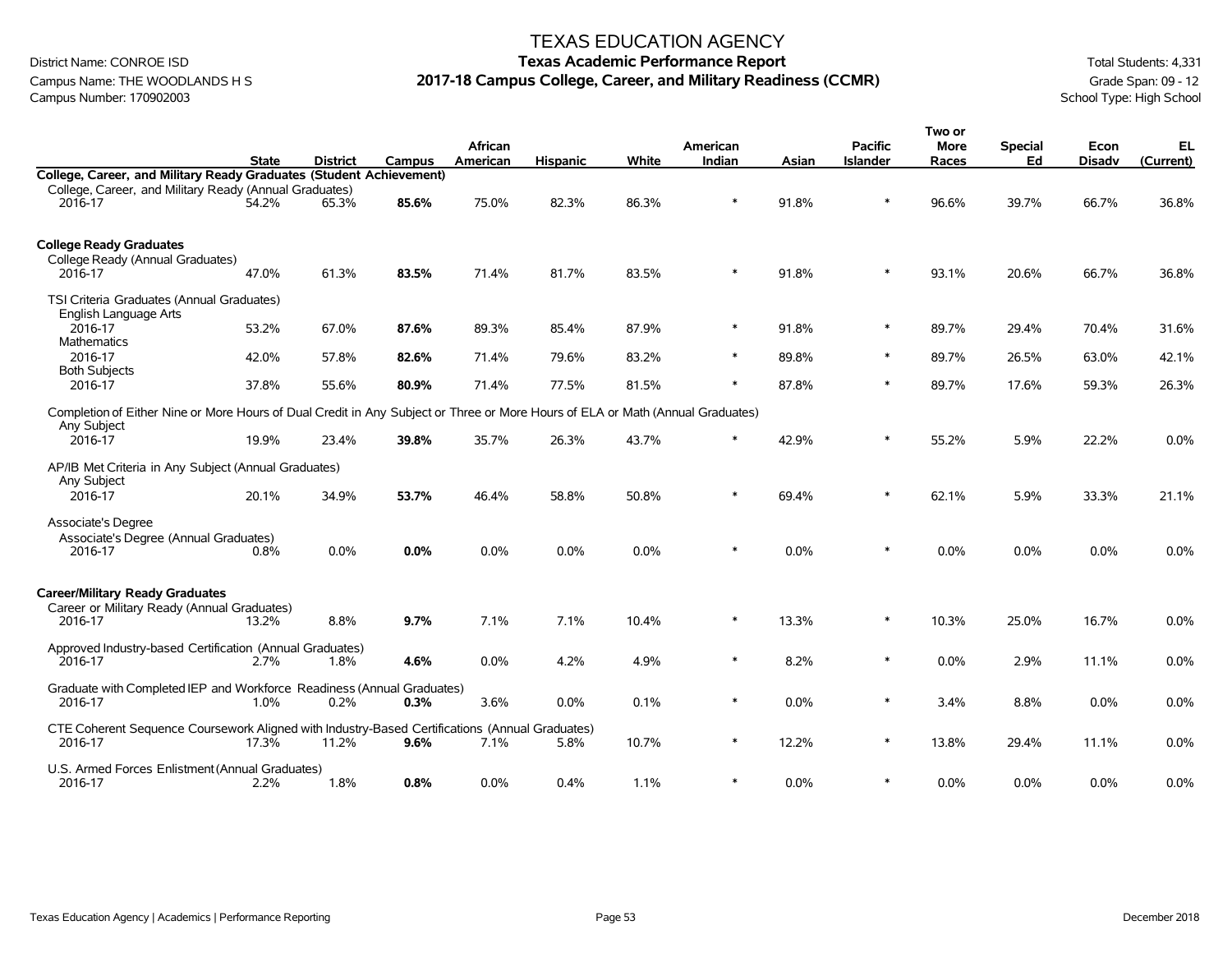### TEXAS EDUCATION AGENCY

# District Name: CONROE ISD **Texas Academic Performance Report Texas Academic Performance Report** Total Students: 4,331

**Two or**

|                                                                                                           |              |                 |        | African  |                 |       | American                 |         | <b>Pacific</b>           | <b>More</b> | <b>Special</b> | Econ          | EL        |
|-----------------------------------------------------------------------------------------------------------|--------------|-----------------|--------|----------|-----------------|-------|--------------------------|---------|--------------------------|-------------|----------------|---------------|-----------|
|                                                                                                           | <b>State</b> | <b>District</b> | Campus | American | <b>Hispanic</b> | White | Indian                   | Asian   | Islander                 | Races       | Ed             | <b>Disadv</b> | (Current) |
| TSIA Results (Examinees >= Criterion) (Annual Graduates)                                                  |              |                 |        |          |                 |       |                          |         |                          |             |                |               |           |
| Reading                                                                                                   |              |                 |        |          |                 |       |                          |         |                          |             |                |               |           |
| 2016-17                                                                                                   | 23.4%        | 28.3%           | 28.1%  | 39.3%    | 27.1%           | 28.6% | $\ast$                   | 16.3%   | $\ast$                   | 34.5%       | 23.5%          | 33.3%         | 21.1%     |
| 2015-16                                                                                                   | 22.6%        | 29.5%           | 24.3%  | 41.7%    | 25.8%           | 23.1% | 20.0%                    | 24.4%   | $\overline{\phantom{a}}$ | 21.1%       | 20.5%          | 14.7%         | 27.6%     |
| Mathematics                                                                                               |              |                 |        |          |                 |       |                          |         |                          |             |                |               |           |
| 2016-17                                                                                                   | 19.8%        | 24.5%           | 27.6%  | 39.3%    | 27.9%           | 26.9% | $\ast$                   | 22.4%   | $\ast$                   | 37.9%       | 23.5%          | 37.0%         | 31.6%     |
| 2015-16                                                                                                   | 18.1%        | 25.1%           | 22.4%  | 33.3%    | 27.1%           | 20.2% | 20.0%                    | 24.4%   | $\blacksquare$           | 15.8%       | 22.7%          | 14.7%         | 37.9%     |
| <b>Both Subjects</b>                                                                                      |              |                 |        |          |                 |       |                          |         |                          |             |                |               |           |
| 2016-17                                                                                                   | 12.9%        | 19.0%           | 22.6%  | 28.6%    | 22.1%           | 22.7% | $\ast$                   | 12.2%   | $\ast$                   | 34.5%       | 14.7%          | 25.9%         | 15.8%     |
| <b>CTE Coherent Sequence (Annual Graduates)</b>                                                           |              |                 |        |          |                 |       |                          |         |                          |             |                |               |           |
| 2016-17                                                                                                   | 50.5%        | 24.7%           | 22.8%  | 25.0%    | 17.1%           | 24.9% | $\ast$                   | 18.4%   | $\ast$                   | 24.1%       | 44.1%          | 11.1%         | 0.0%      |
| 2015-16                                                                                                   | 47.8%        | 19.9%           | 20.6%  | 16.7%    | 19.6%           | 22.0% | 40.0%                    | 9.8%    | $\blacksquare$           | 10.5%       | 31.8%          | 26.5%         | 20.7%     |
| <b>Completed and Received Credit for College Prep Courses (Annual Graduates)</b><br>English Language Arts |              |                 |        |          |                 |       |                          |         |                          |             |                |               |           |
| 2016-17                                                                                                   | 0.8%         | 0.3%            | 0.0%   | 0.0%     | 0.0%            | 0.0%  | $\ast$                   | 0.0%    | $\ast$                   | 0.0%        | 0.0%           | 0.0%          | 0.0%      |
| Mathematics                                                                                               |              |                 |        |          |                 |       |                          |         |                          |             |                |               |           |
| 2016-17                                                                                                   | 1.4%         | 0.0%            | 0.0%   | 0.0%     | 0.0%            | 0.0%  | $\ast$                   | $0.0\%$ | $\ast$                   | 0.0%        | 0.0%           | 0.0%          | 0.0%      |
| <b>Both Subjects</b>                                                                                      |              |                 |        |          |                 |       |                          |         |                          |             |                |               |           |
| 2016-17                                                                                                   | 0.2%         | 0.0%            | 0.0%   | 0.0%     | 0.0%            | 0.0%  | $\ast$                   | $0.0\%$ | $\ast$                   | 0.0%        | 0.0%           | 0.0%          | 0.0%      |
|                                                                                                           |              |                 |        |          |                 |       |                          |         |                          |             |                |               |           |
| AP/IB Results (Participation) (Grades 11-12)                                                              |              |                 |        |          |                 |       |                          |         |                          |             |                |               |           |
| All Subjects                                                                                              |              |                 |        |          |                 |       | $\ast$                   |         | $\ast$                   |             |                |               |           |
| 2017                                                                                                      | 26.2%        | 35.3%           | 46.0%  | 37.7%    | 45.3%           | 44.3% |                          | 70.6%   | $\ast$                   | 50.8%       | n/a            | 18.5%         | n/a       |
| 2016                                                                                                      | 25.5%        | 36.8%           | 47.6%  | 34.0%    | 46.4%           | 46.5% | 33.3%                    | 73.2%   |                          | 51.0%       | n/a            | 25.0%         | n/a       |
| English Language Arts                                                                                     |              |                 |        |          |                 |       | $\ast$                   |         | $\ast$                   |             |                |               |           |
| 2017                                                                                                      | 15.9%        | 13.0%           | 12.9%  | 13.2%    | 13.2%           | 11.4% |                          | 28.6%   | $\ast$                   | 14.3%       | n/a            | 5.9%          | n/a       |
| 2016                                                                                                      | 15.5%        | 13.4%           | 14.1%  | 14.0%    | 14.5%           | 12.6% | 16.7%                    | 30.9%   |                          | 20.4%       | n/a            | 10.0%         | n/a       |
| <b>Mathematics</b>                                                                                        |              |                 |        |          |                 |       | $\ast$                   |         | $\ast$                   |             |                |               |           |
| 2017                                                                                                      | 7.2%         | 12.9%           | 18.5%  | 15.1%    | 16.1%           | 17.9% |                          | 35.3%   | $\ast$                   | 23.8%       | n/a            | 7.6%          | n/a       |
| 2016                                                                                                      | 6.8%         | 11.9%           | 16.3%  | 14.0%    | 14.5%           | 15.9% | 33.3%                    | 33.0%   |                          | 14.3%       | n/a            | 7.5%          | n/a       |
| Science                                                                                                   |              |                 |        |          |                 |       | $\ast$                   |         | $\ast$                   |             |                |               |           |
| 2017                                                                                                      | 10.9%        | 17.8%           | 21.3%  | 15.1%    | 19.8%           | 19.9% |                          | 44.5%   | $\ast$                   | 27.0%       | n/a            | 10.9%         | n/a       |
| 2016                                                                                                      | 10.4%        | 18.5%           | 22.8%  | 14.0%    | 20.6%           | 21.9% | 33.3%                    | 46.4%   |                          | 30.6%       | n/a            | 11.3%         | n/a       |
| Social Studies                                                                                            |              |                 |        |          |                 |       | $\ast$                   |         | $\ast$                   |             |                |               |           |
| 2017                                                                                                      | 15.0%        | 24.0%           | 30.9%  | 15.1%    | 29.1%           | 30.5% |                          | 48.7%   | $\ast$                   | 34.9%       | n/a            | 10.1%         | n/a       |
| 2016                                                                                                      | 14.8%        | 26.9%           | 32.8%  | 20.0%    | 30.2%           | 32.3% | 33.3%                    | 55.7%   |                          | 38.8%       | n/a            | 16.3%         | n/a       |
| AP/IB Results (Examinees >= Criterion) (Grades 11-12)<br>All Subjects                                     |              |                 |        |          |                 |       |                          |         |                          |             |                |               |           |
| 2017                                                                                                      | 49.1%        | 65.4%           | 83.7%  | 80.0%    | 84.2%           | 83.3% | $\ast$                   | 86.9%   | $\ast$                   | 84.4%       | n/a            | 95.5%         | n/a       |
| 2016                                                                                                      | 49.5%        | 64.0%           | 83.0%  | 58.8%    | 83.9%           | 82.8% | $\ast$                   | 81.7%   | $\ast$                   | 96.0%       | n/a            | 80.0%         | n/a       |
| English Language Arts                                                                                     |              |                 |        |          |                 |       |                          |         |                          |             |                |               |           |
| 2017                                                                                                      | 41.3%        | 66.8%           | 87.1%  | 71.4%    | 86.8%           | 87.5% | $\ast$                   | 88.2%   | $\overline{\phantom{a}}$ | 100.0%      | n/a            | 71.4%         | n/a       |
| 2016                                                                                                      | 43.3%        | 66.4%           | 88.7%  | 71.4%    | 80.6%           | 93.0% | $\ast$                   | 86.7%   | $\overline{a}$           | 90.0%       | n/a            | 75.0%         | n/a       |
| Mathematics                                                                                               |              |                 |        |          |                 |       |                          |         |                          |             |                |               |           |
| 2017                                                                                                      | 51.3%        | 62.4%           | 81.0%  | 87.5%    | 80.7%           | 81.7% | $\overline{\phantom{a}}$ | 81.0%   | $\blacksquare$           | 66.7%       | n/a            | 88.9%         | n/a       |
| 2016                                                                                                      | 54.0%        | 62.6%           | 83.1%  | 14.3%    | 83.3%           | 84.7% | $\ast$                   | 84.4%   | $\ast$                   | 85.7%       | n/a            | 83.3%         | n/a       |
| Science                                                                                                   |              |                 |        |          |                 |       |                          |         |                          |             |                |               |           |
| 2017                                                                                                      | 38.3%        | 58.0%           | 74.8%  | 50.0%    | 69.6%           | 77.5% | $\overline{\phantom{a}}$ | 71.7%   | $\ast$                   | 82.4%       | n/a            | 76.9%         | n/a       |
| 2016                                                                                                      | 35.1%        | 55.9%           | 70.9%  | 42.9%    | 72.5%           | 71.1% | $\ast$                   | 64.4%   | $\ast$                   | 86.7%       | n/a            | 77.8%         | n/a       |
|                                                                                                           |              |                 |        |          |                 |       |                          |         |                          |             |                |               |           |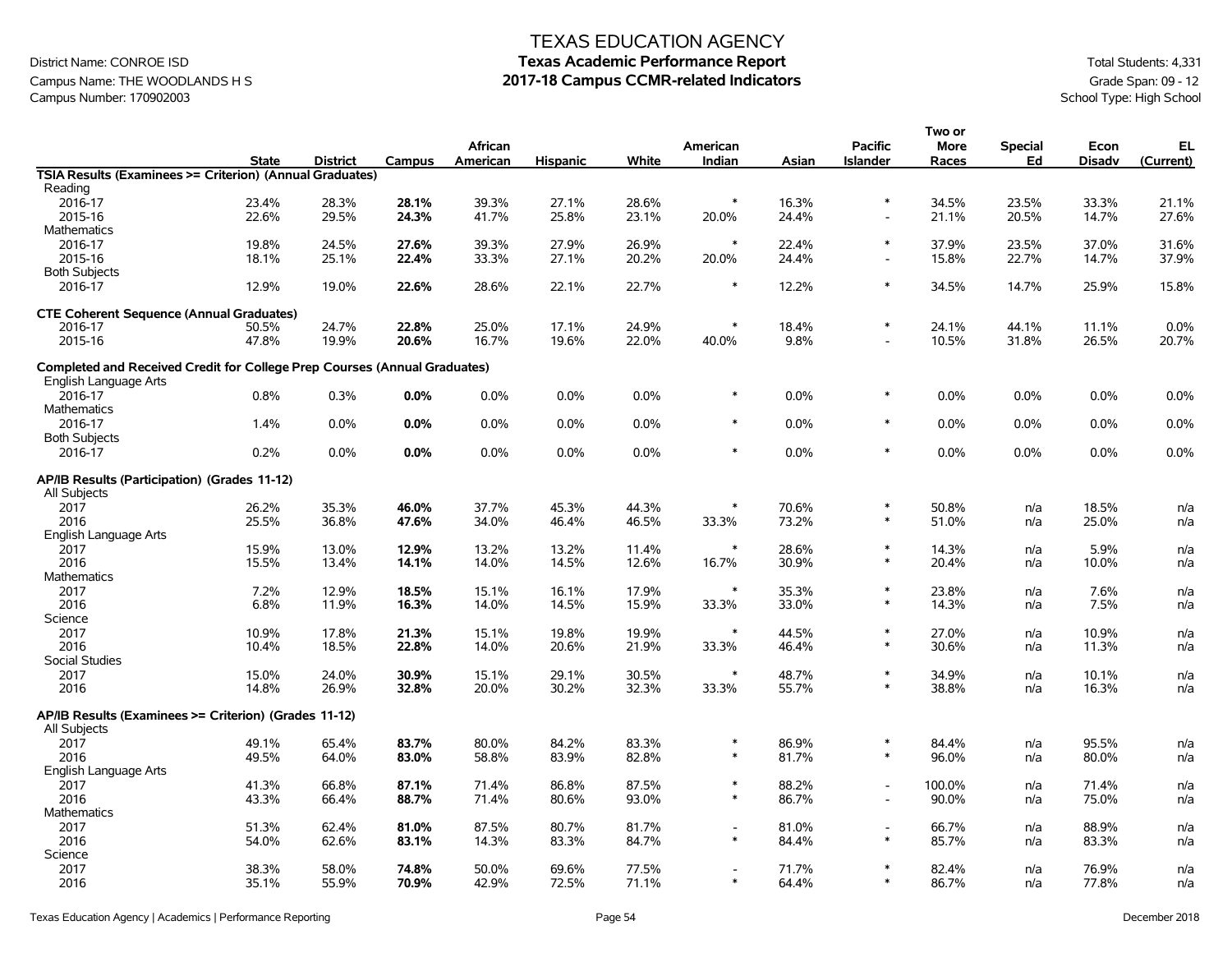### TEXAS EDUCATION AGENCY

|                                                      |              |                 |               | African  |                 |       | American                 |       | <b>Pacific</b>           | Two or<br><b>More</b> | <b>Special</b> | Econ          | EL        |
|------------------------------------------------------|--------------|-----------------|---------------|----------|-----------------|-------|--------------------------|-------|--------------------------|-----------------------|----------------|---------------|-----------|
|                                                      | <b>State</b> | <b>District</b> | <b>Campus</b> | American | <b>Hispanic</b> | White | Indian                   | Asian | <b>Islander</b>          | Races                 | Ed             | <b>Disadv</b> | (Current) |
| Social Studies                                       |              |                 |               |          |                 |       |                          |       |                          |                       |                |               |           |
| 2017                                                 | 41.4%        | 55.0%           | 78.0%         | 75.0%    | 73.3%           | 79.0% | $\ast$                   | 84.5% | $\ast$                   | 77.3%                 | n/a            | 83.3%         | n/a       |
| 2016                                                 | 41.6%        | 55.3%           | 81.2%         | 70.0%    | 76.0%           | 82.0% | $*$                      | 85.2% | $\ast$                   | 94.7%                 | n/a            | 84.6%         | n/a       |
| <b>SAT/ACT Results (Annual Graduates)</b>            |              |                 |               |          |                 |       |                          |       |                          |                       |                |               |           |
| Tested                                               |              |                 |               |          |                 |       |                          |       |                          |                       |                |               |           |
| Class of 2017                                        | 73.5%        | 70.1%           | 89.8%         | 82.1%    | 87.5%           | 90.6% | $\ast$                   | 98.0% | $\ast$                   | 82.8%                 | n/a            | 59.6%         | n/a       |
| Class of 2016                                        | 71.6%        | 71.5%           | 89.4%         | 66.7%    | 82.9%           | 92.4% | 100.0%                   | 95.1% | $\overline{\phantom{a}}$ | 84.2%                 | n/a            | 75.7%         | n/a       |
| At/Above Criterion                                   |              |                 |               |          |                 |       |                          |       |                          |                       |                |               |           |
| Class of 2017                                        | 22.3%        | 45.7%           | 63.7%         | 39.1%    | 52.4%           | 67.8% | $\ast$                   | 62.5% | $\ast$                   | 83.3%                 | n/a            | 60.7%         | n/a       |
| Class of 2016                                        | 22.5%        | 42.4%           | 61.2%         | 37.5%    | 52.8%           | 63.9% | 40.0%                    | 79.5% | $\overline{\phantom{a}}$ | 62.5%                 | n/a            | 42.9%         | n/a       |
| Average SAT Score (Annual Graduates)<br>All Subjects |              |                 |               |          |                 |       |                          |       |                          |                       |                |               |           |
| Class of 2017                                        | 1019         | 1142            | 1207          | 1123     | 1181            | 1213  | $\ast$                   | 1269  | $\ast$                   | 1257                  | n/a            | 1158          | n/a       |
| Class of 2016                                        | 1375         | 1550            | 1656          | 1400     | 1598            | 1677  | 1734                     | 1775  | $\overline{\phantom{a}}$ | 1601                  | n/a            | 1554          | n/a       |
| <b>English Language Arts</b>                         |              |                 |               |          |                 |       |                          |       |                          |                       |                |               |           |
| Class of 2017                                        | 512          | 573             | 603           | 556      | 587             | 608   | $\ast$                   | 626   | $\ast$                   | 623                   | n/a            | 572           | n/a       |
| Class of 2016                                        | 903          | 1017            | 1085          | 924      | 1046            | 1099  | 1162                     | 1170  | $\overline{\phantom{a}}$ | 1054                  | n/a            | 1012          | n/a       |
| Mathematics                                          |              |                 |               |          |                 |       |                          |       |                          |                       |                |               |           |
| Class of 2017                                        | 507          | 569             | 604           | 566      | 593             | 605   | $\ast$                   | 644   | $\ast$                   | 634                   | n/a            | 589           | n/a       |
| Class of 2016                                        | 472          | 533             | 570           | 473      | 552             | 578   | 572                      | 605   |                          | 547                   | n/a            | 543           | n/a       |
| <b>Average ACT Score (Annual Graduates)</b>          |              |                 |               |          |                 |       |                          |       |                          |                       |                |               |           |
| All Subjects                                         |              |                 |               |          |                 |       |                          |       |                          |                       |                |               |           |
| Class of 2017                                        | 20.3         | 23.5            | 25.5          | 23.2     | 25.4            | 25.5  | $\overline{\phantom{a}}$ | 26.8  | *                        | 26.8                  | n/a            | 26.3          | n/a       |
| Class of 2016                                        | 20.3         | 23.2            | 25.2          | 21.3     | 24.6            | 25.2  | $\ast$                   | 27.3  | $\overline{\phantom{a}}$ | 27.6                  | n/a            | 23.1          | n/a       |
| English Language Arts                                |              |                 |               |          |                 |       |                          |       |                          |                       |                |               |           |
| Class of 2017                                        | 19.9         | 23.4            | 25.5          | 22.7     | 25.2            | 25.6  | $\overline{\phantom{a}}$ | 26.7  | $\ast$                   | 27.3                  | n/a            | 26.5          | n/a       |
| Class of 2016                                        | 19.8         | 22.9            | 25.1          | 21.5     | 24.5            | 25.1  | $\ast$                   | 27.0  | $\overline{\phantom{a}}$ | 27.9                  | n/a            | 22.0          | n/a       |
| Mathematics                                          |              |                 |               |          |                 |       |                          |       |                          |                       |                |               |           |
| Class of 2017                                        | 20.4         | 23.4            | 25.4          | 24.1     | 25.5            | 25.2  | $\overline{\phantom{a}}$ | 28.0  | $\ast$                   | 26.6                  | n/a            | 25.4          | n/a       |
| Class of 2016                                        | 20.5         | 23.3            | 25.4          | 21.3     | 24.9            | 25.4  | $\ast$                   | 28.4  | $\overline{\phantom{a}}$ | 26.3                  | n/a            | 23.9          | n/a       |
| Science                                              |              |                 |               |          |                 |       |                          |       |                          |                       |                |               |           |
| Class of 2017                                        | 20.6         | 23.5            | 25.1          | 22.9     | 25.1            | 25.2  | $\overline{\phantom{a}}$ | 25.5  | $\ast$                   | 25.6                  | n/a            | 26.3          | n/a       |
| Class of 2016                                        | 20.5         | 23.1            | 24.7          | 20.6     | 23.9            | 24.8  | $\ast$                   | 26.6  |                          | 27.1                  | n/a            | 24.1          | n/a       |
|                                                      |              |                 |               |          |                 |       |                          |       |                          |                       |                |               |           |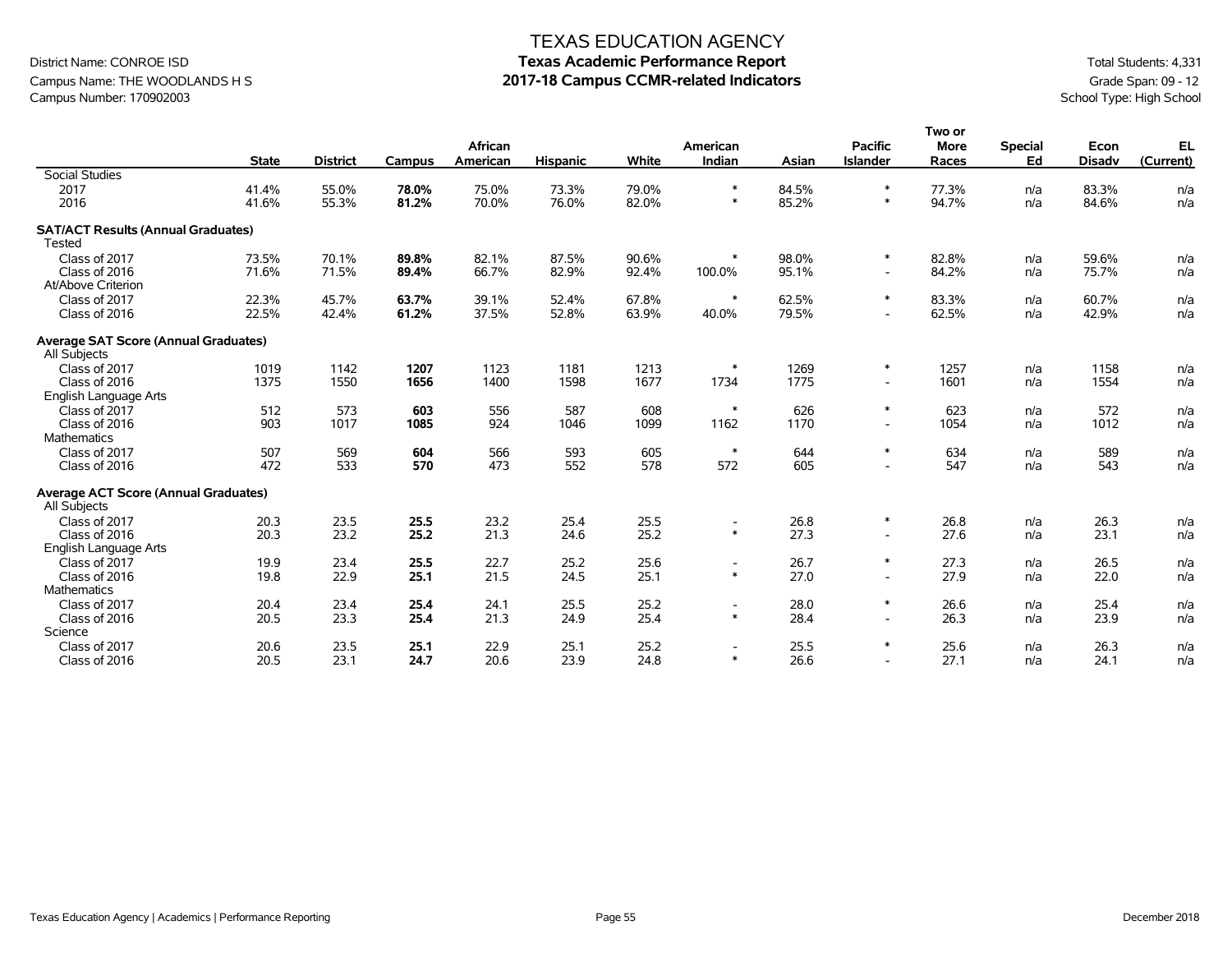### TEXAS EDUCATION AGENCY

|                                                                                                |              |                 |        |                          |                 |       |          |       |                          | Two or |                |               |           |
|------------------------------------------------------------------------------------------------|--------------|-----------------|--------|--------------------------|-----------------|-------|----------|-------|--------------------------|--------|----------------|---------------|-----------|
|                                                                                                |              |                 |        | African                  |                 |       | American |       | <b>Pacific</b>           | More   | <b>Special</b> | Econ          | EL        |
|                                                                                                | <b>State</b> | <b>District</b> | Campus | American                 | <b>Hispanic</b> | White | Indian   | Asian | <b>Islander</b>          | Races  | Ed             | <b>Disadv</b> | (Current) |
| <b>Advanced Dual-Credit Course Completion (Grades 9-12)</b>                                    |              |                 |        |                          |                 |       |          |       |                          |        |                |               |           |
| Any Subject                                                                                    |              |                 |        |                          |                 |       |          |       |                          |        |                |               |           |
| 2016-17                                                                                        | 37.1%        | 40.8%           | 46.6%  | 29.2%                    | 44.2%           | 46.6% | 22.2%    | 64.1% | 40.0%                    | 47.4%  | 8.3%           | 24.1%         | 21.6%     |
| 2015-16                                                                                        | 35.9%        | 40.9%           | 47.7%  | 35.8%                    | 47.7%           | 46.9% | 41.7%    | 66.5% |                          | 43.3%  | 7.7%           | 28.8%         | 26.6%     |
| English Language Arts                                                                          |              |                 |        |                          |                 |       |          |       |                          |        |                |               |           |
| 2016-17                                                                                        | 16.8%        | 15.5%           | 21.0%  | 16.1%                    | 18.5%           | 21.8% | 11.1%    | 26.6% | $0.0\%$                  | 18.8%  | 1.3%           | 9.3%          | 2.4%      |
| 2015-16                                                                                        | 16.2%        | 14.7%           | 20.5%  | 16.2%                    | 17.9%           | 21.2% | 16.7%    | 25.2% |                          | 19.2%  | 1.3%           | 9.4%          | 0.7%      |
| Mathematics                                                                                    |              |                 |        |                          |                 |       |          |       |                          |        |                |               |           |
| 2016-17                                                                                        | 19.5%        | 23.8%           | 32.0%  | 23.9%                    | 27.8%           | 33.3% | $0.0\%$  | 38.4% | 40.0%                    | 33.8%  | 5.3%           | 19.0%         | 10.2%     |
| 2015-16                                                                                        | 19.3%        | 23.5%           | 29.5%  | 24.5%                    | 28.6%           | 29.6% | 33.3%    | 37.9% |                          | 25.0%  | 5.1%           | 18.1%         | 16.7%     |
| Science                                                                                        |              |                 |        |                          |                 |       |          |       |                          |        |                |               |           |
| 2016-17                                                                                        | 5.7%         | 9.7%            | 12.1%  | 7.4%                     | 12.0%           | 11.1% | $0.0\%$  | 22.4% | 40.0%                    | 15.7%  | 0.8%           | 7.6%          | 4.3%      |
| 2015-16                                                                                        | 5.1%         | 9.7%            | 13.0%  | 8.3%                     | 12.2%           | 12.7% | 20.0%    | 22.0% |                          | 12.2%  | $0.0\%$        | 6.6%          | 2.2%      |
| Social Studies                                                                                 |              |                 |        |                          |                 |       |          |       |                          |        |                |               |           |
| 2016-17                                                                                        | 21.8%        | 26.6%           | 24.4%  | 12.6%                    | 23.0%           | 23.2% | 11.1%    | 48.8% | 20.0%                    | 25.6%  | 1.3%           | 10.6%         | 3.5%      |
| 2015-16                                                                                        | 20.8%        | 25.8%           | 26.5%  | 13.3%                    | 23.4%           | 26.1% | 25.0%    | 50.0% |                          | 27.5%  | 1.3%           | 10.9%         | 2.7%      |
| Graduates Enrolled in Texas Institution of Higher Education (TX IHE)                           |              |                 |        |                          |                 |       |          |       |                          |        |                |               |           |
| 2015-16                                                                                        | 51.8%        | 48.1%           | 52.9%  | 45.8%                    | 40.0%           | 58.3% | 40.0%    | 61.0% |                          | 36.8%  | 35.3%          | 40.5%         | 10.3%     |
| 2014-15                                                                                        | 56.1%        | 55.7%           | 61.3%  | $\overline{\phantom{a}}$ |                 |       |          |       |                          |        |                |               |           |
| Graduates in TX IHE Completing One Year Without Enrollment in a Developmental Education Course |              |                 |        |                          |                 |       |          |       |                          |        |                |               |           |
| 2015-16                                                                                        | 55.7%        | 72.0%           | 86.9%  | 72.7%                    | 82.6%           | 87.9% | $\ast$   | 96.8% | $\overline{\phantom{a}}$ | 100.0% | 15.0%          | 78.9%         | 50.0%     |
| 2014-15                                                                                        | 55.6%        | 71.7%           | 85.0%  |                          |                 |       |          |       |                          |        |                |               |           |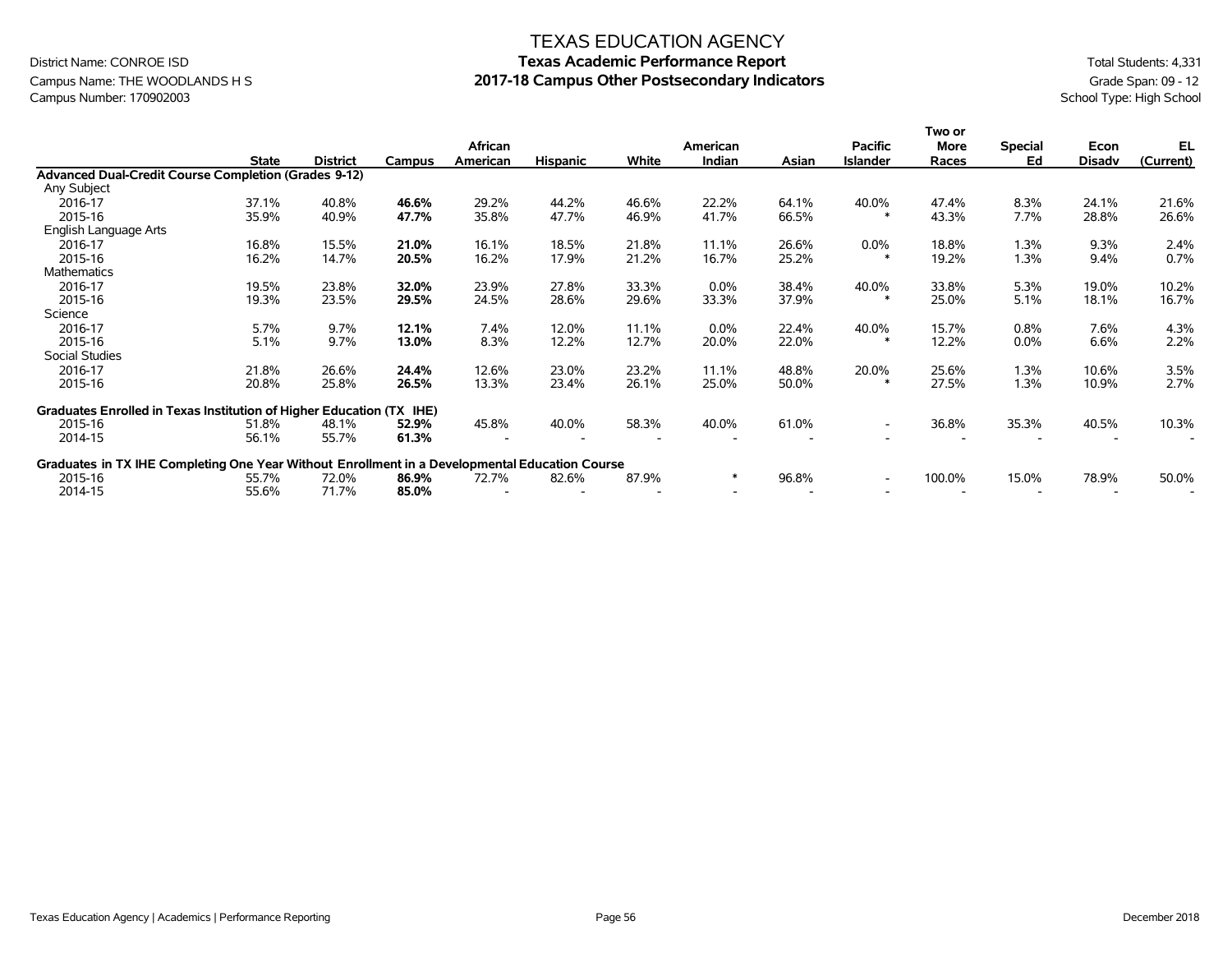#### TEXAS EDUCATION AGENCY

|                                                                |                | ---------------- Campus ---------------- |                 |              |  |  |
|----------------------------------------------------------------|----------------|------------------------------------------|-----------------|--------------|--|--|
| <b>Student Information</b>                                     | Count          | Percent                                  | <b>District</b> | <b>State</b> |  |  |
| <b>Total Students</b>                                          | 4,331          | 100.0%                                   | 61,323          | 5,385,012    |  |  |
| Students by Grade:                                             |                |                                          |                 |              |  |  |
| Early Childhood Education                                      | 0              | 0.0%                                     | 0.2%            | 0.3%         |  |  |
| Pre-Kindergarten                                               | 0              | 0.0%                                     | 2.3%            | 4.3%         |  |  |
| Kindergarten                                                   | 0              | 0.0%                                     | 6.8%            | 6.9%         |  |  |
| Grade 1                                                        | $\mathbf 0$    | 0.0%                                     | 7.2%            | 7.2%         |  |  |
| Grade 2                                                        | 0              | 0.0%                                     | 7.6%            | 7.3%         |  |  |
| Grade 3                                                        | 0              | 0.0%                                     | 8.0%            | 7.6%         |  |  |
| Grade 4                                                        | 0              | 0.0%                                     | 7.9%            | 7.7%         |  |  |
| Grade 5                                                        | 0              | 0.0%                                     | 7.9%            | 7.7%         |  |  |
| Grade 6                                                        | 0              | 0.0%                                     | 7.4%            | 7.5%         |  |  |
| Grade 7                                                        | 0              | 0.0%                                     | 7.7%            | 7.5%         |  |  |
| Grade 8                                                        | 0              | 0.0%                                     | 7.6%            | 7.4%         |  |  |
| Grade 9                                                        | 1,044          | 24.1%                                    | 7.8%            | 8.0%         |  |  |
| Grade 10                                                       | 1,145          | 26.4%                                    | 7.9%            | 7.4%         |  |  |
| Grade 11                                                       | 1,070          | 24.7%                                    | 7.0%            | 6.9%         |  |  |
| Grade 12                                                       | 1,072          | 24.8%                                    | 6.6%            | 6.4%         |  |  |
| Ethnic Distribution:                                           |                |                                          |                 |              |  |  |
| African American                                               | 133            | 3.1%                                     | 7.6%            | 12.6%        |  |  |
| Hispanic                                                       | 1,034          | 23.9%                                    | 36.0%           | 52.4%        |  |  |
| White                                                          | 2,744          | 63.4%                                    | 48.2%           | 27.8%        |  |  |
| American Indian                                                | 10             | 0.2%                                     | 0.6%            | 0.4%         |  |  |
| Asian                                                          | 280            | 6.5%                                     | 4.5%            | 4.4%         |  |  |
| Pacific Islander                                               | 6              | 0.1%                                     | 0.2%            | 0.1%         |  |  |
| Two or More Races                                              | 124            | 2.9%                                     | 2.9%            | 2.3%         |  |  |
| Economically Disadvantaged                                     | 230            | 5.3%                                     | 37.2%           | 58.8%        |  |  |
| Non-Educationally Disadvantaged                                | 4,101          | 94.7%                                    | 62.8%           | 41.2%        |  |  |
| English Learners (EL)                                          | 156            | 3.6%                                     | 14.0%           | 18.8%        |  |  |
| Students w/ Disciplinary Placements (2016-17)                  | 63             | 1.4%                                     | 1.0%            | 1.3%         |  |  |
| At-Risk                                                        | 683            | 15.8%                                    | 36.8%           | 50.8%        |  |  |
| Students with Disabilities by Type of Primary Disability:      |                |                                          |                 |              |  |  |
| Total Students with Disabilities By Type of Primary Disability | 192            |                                          |                 |              |  |  |
| Students with Intellectual Disabilities                        | 70             | 36.5%                                    | 33.9%           | 43.3%        |  |  |
| Students with Physical Disabilities                            | $\overline{7}$ | 3.6%                                     | 24.0%           | 21.9%        |  |  |
| Students with Autism                                           | 49             | 25.5%                                    | 17.0%           | 13.2%        |  |  |
| Students with Behavioral Disabilities                          | 66             | 34.4%                                    | 23.7%           | 20.3%        |  |  |
| Students with Non-Categorical Early Childhood                  | $\Omega$       | 0.0%                                     | 1.4%            | 1.4%         |  |  |
| Mobility (2016-17):                                            |                |                                          |                 |              |  |  |
| <b>Total Mobile Students</b>                                   | 284            | 6.3%                                     | 13.0%           | 16.0%        |  |  |
| By Ethnicity:                                                  |                |                                          |                 |              |  |  |
| African American                                               | 12             | 0.3%                                     |                 |              |  |  |
| Hispanic                                                       | 86             | 1.9%                                     |                 |              |  |  |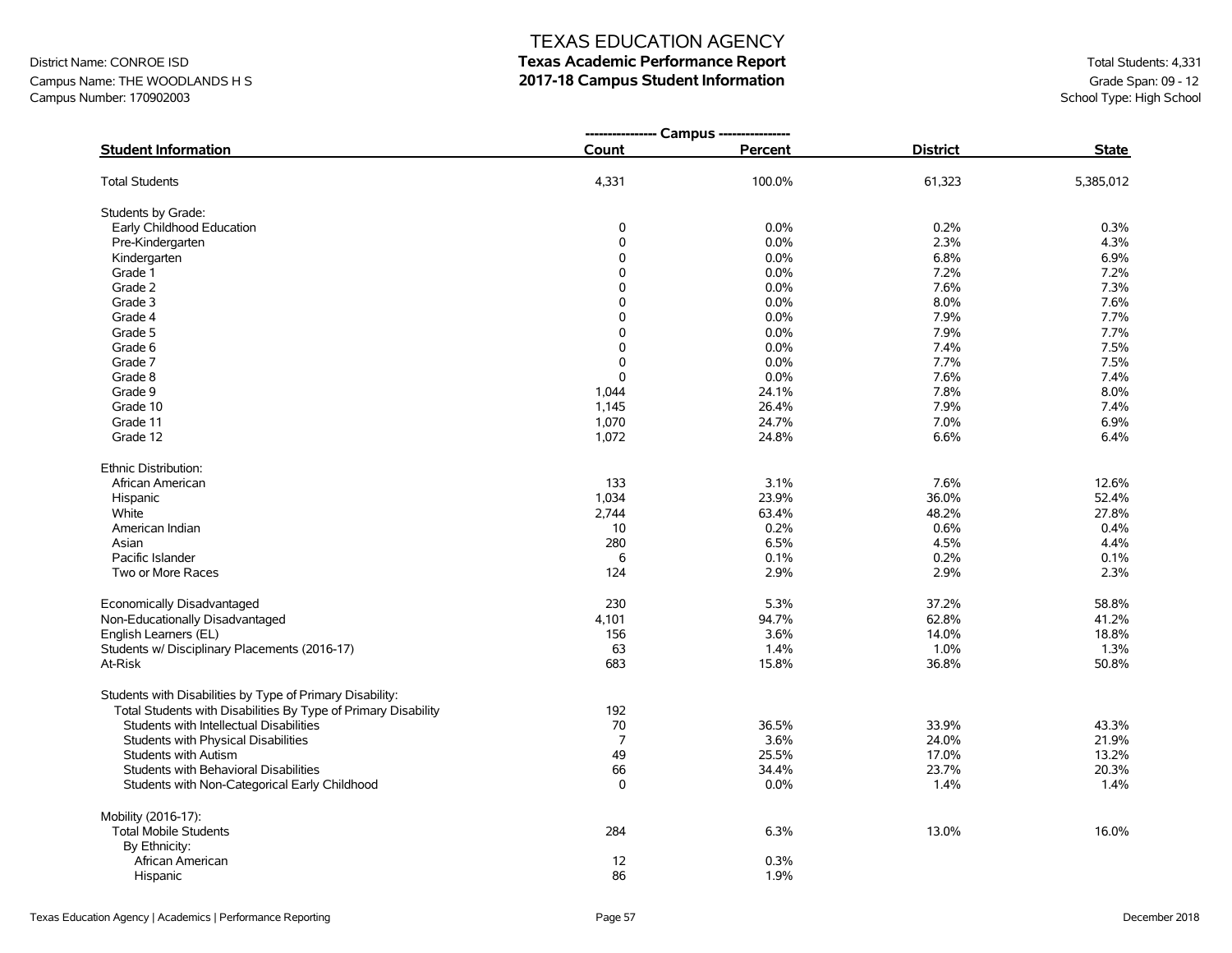# District Name: CONROE ISD **Texas Academic Performance Report Texas Academic Performance Report** Total Students: 4,331

|                            | Campus ----------------<br>---------------- |         |                 |              |
|----------------------------|---------------------------------------------|---------|-----------------|--------------|
| <b>Student Information</b> | Count                                       | Percent | <b>District</b> | <b>State</b> |
| White                      | 166                                         | 3.7%    |                 |              |
| American Indian            |                                             | 0.0%    |                 |              |
| Asian                      | 14                                          | 0.3%    |                 |              |
| Pacific Islander           |                                             | 0.0%    |                 |              |
| Two or More Races          |                                             | 0.1%    |                 |              |

|                            | --------Non-Special Education Rates-------- | --------Special Education Rates-------- |              |                          |                 |              |
|----------------------------|---------------------------------------------|-----------------------------------------|--------------|--------------------------|-----------------|--------------|
| <b>Student Information</b> | <b>Campus</b>                               | <b>District</b>                         | <b>State</b> | Campus                   | <b>District</b> | <b>State</b> |
| Retention Rates by Grade:  |                                             |                                         |              |                          |                 |              |
| Kindergarten               | $\overline{\phantom{0}}$                    | 0.7%                                    | 1.8%         | $\overline{\phantom{a}}$ | 3.7%            | 6.9%         |
| Grade 1                    | $\overline{\phantom{a}}$                    | 1.3%                                    | 3.4%         | $\overline{\phantom{0}}$ | 4.0%            | 6.2%         |
| Grade 2                    | $\overline{\phantom{0}}$                    | 0.7%                                    | 2.1%         | $\overline{\phantom{0}}$ | 1.5%            | 2.6%         |
| Grade 3                    | $\overline{\phantom{a}}$                    | 0.6%                                    | 1.3%         | $\overline{\phantom{0}}$ | 0.7%            | 1.0%         |
| Grade 4                    | $\overline{\phantom{a}}$                    | 0.1%                                    | 0.6%         | $\overline{\phantom{0}}$ | 0.0%            | 0.5%         |
| Grade 5                    | $\overline{\phantom{a}}$                    | 0.1%                                    | 0.7%         | $\overline{\phantom{a}}$ | 0.2%            | 0.6%         |
| Grade 6                    | $\overline{\phantom{a}}$                    | 0.1%                                    | 0.5%         | $\overline{\phantom{a}}$ | 0.0%            | 0.6%         |
| Grade 7                    | $\overline{\phantom{a}}$                    | 0.3%                                    | 0.7%         | $\overline{\phantom{0}}$ | 0.2%            | 0.6%         |
| Grade 8                    | $\overline{\phantom{a}}$                    | 0.3%                                    | 0.6%         |                          | 0.0%            | 0.8%         |
| Grade 9                    | 0.2%                                        | 2.7%                                    | 8.0%         | $0.0\%$                  | 6.9%            | 13.5%        |

| <b>Class Size Information</b>                  | Campus                   | <b>District</b> | <b>State</b> |
|------------------------------------------------|--------------------------|-----------------|--------------|
| Class Size Averages by Grade and Subject       |                          |                 |              |
| (Derived from teacher responsibility records): |                          |                 |              |
| Elementary:                                    |                          |                 |              |
| Kindergarten                                   | $\overline{\phantom{0}}$ | 19.2            | 18.7         |
| Grade 1                                        | $\overline{\phantom{a}}$ | 19.1            | 18.8         |
| Grade 2                                        | $\overline{\phantom{a}}$ | 19.4            | 18.8         |
| Grade 3                                        | $\overline{\phantom{a}}$ | 19.7            | 19.0         |
| Grade 4                                        | $\overline{\phantom{a}}$ | 19.5            | 19.2         |
| Grade 5                                        | $\overline{\phantom{a}}$ | 23.7            | 21.2         |
| Grade 6                                        | $\overline{\phantom{a}}$ | 24.1            | 20.3         |
| Secondary:                                     |                          |                 |              |
| English/Language Arts                          | 20.2                     | 19.6            | 16.7         |
| Foreign Languages                              | 24.1                     | 23.5            | 18.6         |
| Mathematics                                    | 23.7                     | 21.6            | 17.9         |
| Science                                        | 24.5                     | 22.4            | 19.0         |
| <b>Social Studies</b>                          | 23.9                     | 23.6            | 19.3         |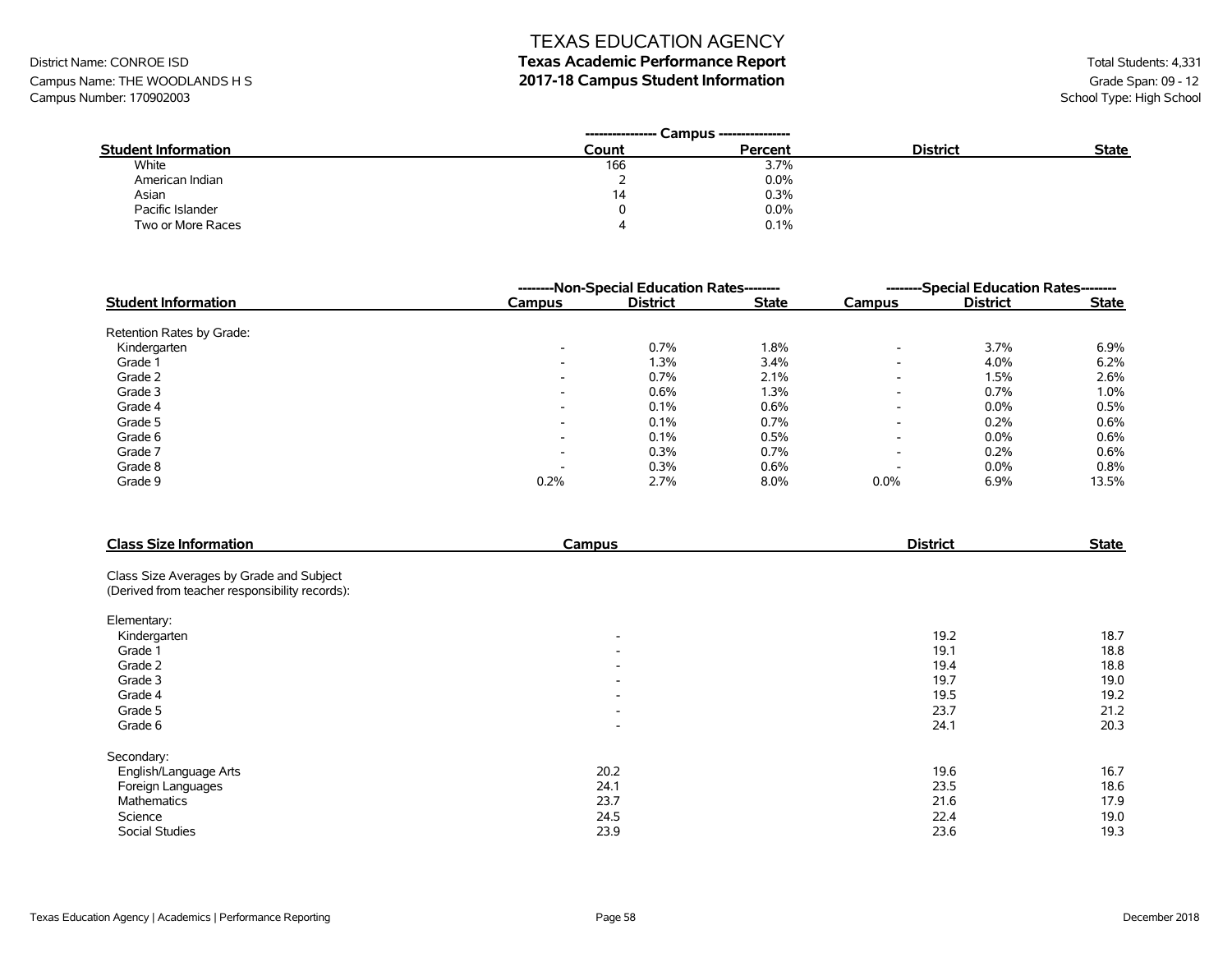# District Name: CONROE ISD **Texas Academic Performance Report Texas Academic Performance Report** Total Students: 4,331

|                                           | --------------- Campus ---------------- |         |                 |              |
|-------------------------------------------|-----------------------------------------|---------|-----------------|--------------|
| <b>Staff Information</b>                  | Count/Average                           | Percent | <b>District</b> | <b>State</b> |
| <b>Total Staff</b>                        | 308.8                                   | 100.0%  | 100.0%          | 100.0%       |
| Professional Staff:                       | 286.2                                   | 92.7%   | 63.5%           | 64.1%        |
| Teachers                                  | 239.7                                   | 77.6%   | 50.4%           | 50.1%        |
| Professional Support                      | 33.5                                    | 10.9%   | 10.2%           | 9.8%         |
| Campus Administration (School Leadership) | 13.0                                    | 4.2%    | 2.5%            | 3.0%         |
| Librarians                                |                                         |         |                 |              |
| Full-time                                 | 3.0                                     | n/a     | 57.0            | 4,429.0      |
| Part-time                                 | 0.0                                     | n/a     | 3.0             | 578.0        |
| Counselors                                |                                         |         |                 |              |
| Full-time                                 | 14.0                                    | n/a     | 128.0           | 12,131.0     |
| Part-time                                 | 0.0                                     | n/a     | 4.0             | 1,148.0      |
| <b>Educational Aides:</b>                 | 22.6                                    | 7.3%    | 8.4%            | 10.1%        |
| <b>Total Minority Staff:</b>              | 33.9                                    | 11.0%   | 28.9%           | 49.9%        |
| Teachers by Ethnicity and Sex:            |                                         |         |                 |              |
| African American                          | 3.0                                     | 1.3%    | 5.1%            | 10.4%        |
| Hispanic                                  | 10.6                                    | 4.4%    | 13.2%           | 27.2%        |
| White                                     | 221.6                                   | 92.5%   | 79.7%           | 58.9%        |
| American Indian                           | 1.0                                     | 0.4%    | 0.3%            | 0.3%         |
| Asian                                     | 2.0                                     | 0.8%    | 0.9%            | 1.6%         |
| Pacific Islander                          | 0.0                                     | $0.0\%$ | 0.0%            | 0.4%         |
| Two or More Races                         | 1.5                                     | 0.6%    | 0.8%            | 1.1%         |
| Males                                     | 81.5                                    | 34.0%   | 19.9%           | 23.7%        |
| <b>Females</b>                            | 158.2                                   | 66.0%   | 80.1%           | 76.3%        |
| Teachers by Highest Degree Held:          |                                         |         |                 |              |
| No Degree                                 | 0.4                                     | 0.1%    | 0.6%            | 1.4%         |
| <b>Bachelors</b>                          | 161.5                                   | 67.4%   | 72.2%           | 74.1%        |
| <b>Masters</b>                            | 73.9                                    | 30.8%   | 26.4%           | 23.8%        |
| Doctorate                                 | 4.0                                     | 1.7%    | 0.7%            | 0.7%         |
| Teachers by Years of Experience:          |                                         |         |                 |              |
| <b>Beginning Teachers</b>                 | 11.5                                    | 4.8%    | 4.9%            | 8.2%         |
| 1-5 Years Experience                      | 48.5                                    | 20.2%   | 26.8%           | 29.1%        |
| 6-10 Years Experience                     | 39.4                                    | 16.4%   | 22.0%           | 19.1%        |
| 11-20 Years Experience                    | 83.7                                    | 34.9%   | 31.6%           | 28.2%        |
| Over 20 Years Experience                  | 56.6                                    | 23.6%   | 14.6%           | 15.3%        |
| Number of Students per Teacher            | 18.1                                    | n/a     | 16.3            | 15.1         |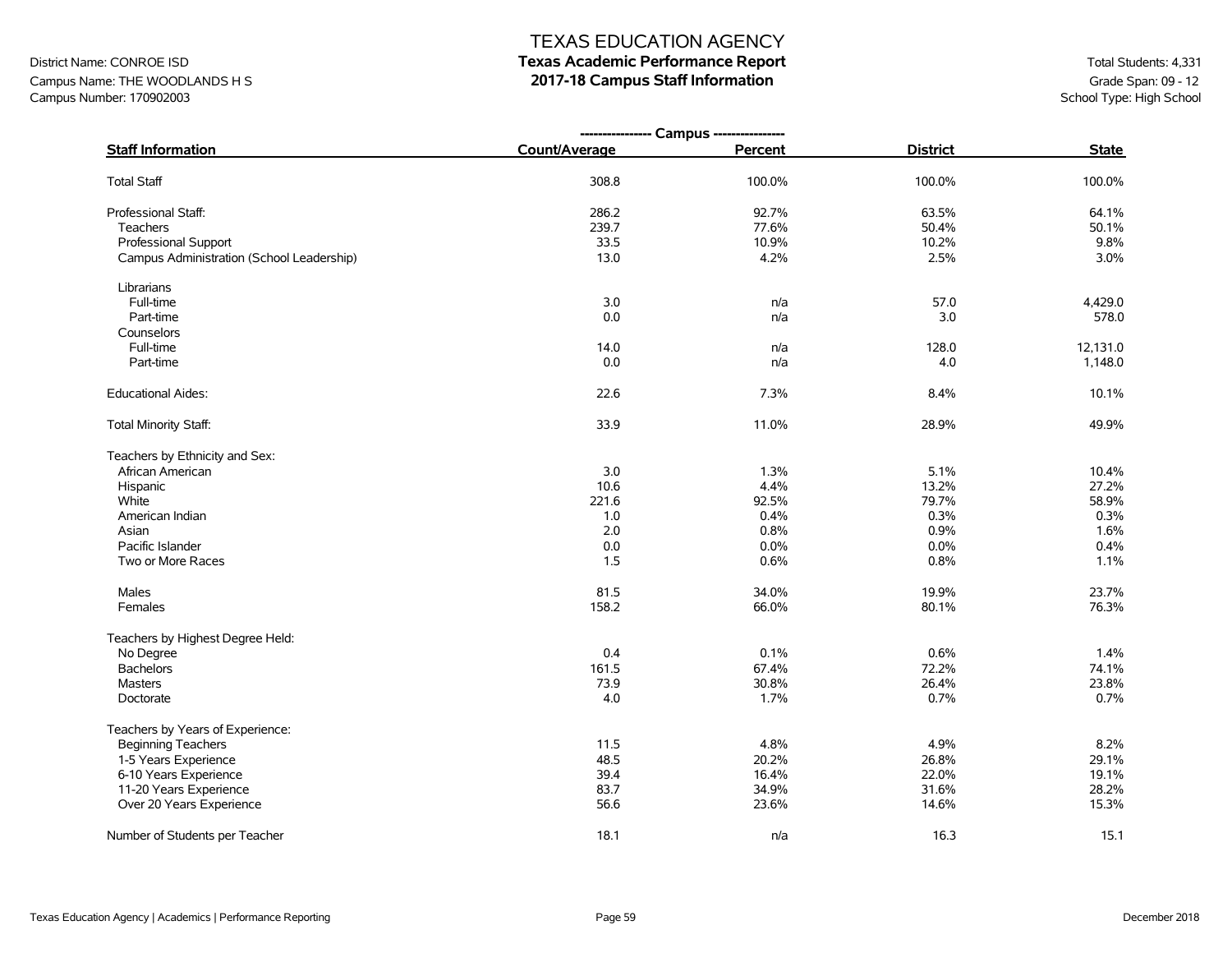## District Name: CONROE ISD **Texas Academic Performance Report Texas Academic Performance Report** Total Students: 4,331

| <b>Staff Information</b>                                             | Campus   | <b>District</b> | <b>State</b> |
|----------------------------------------------------------------------|----------|-----------------|--------------|
| Experience of Campus Leadership:                                     |          |                 |              |
| Average Years Experience of Principals                               | 20.0     | 8.1             | 6.3          |
| Average Years Experience of Principals with District                 | 16.0     | 7.7             | 5.4          |
| Average Years Experience of Assistant Principals                     | 13.1     | 7.6             | 5.2          |
| Average Years Experience of Assistant Principals with District       | 11.3     | 6.7             | 4.6          |
| Average Years Experience of Teachers:                                | 13.8     | 11.2            | 10.9         |
| Average Years Experience of Teachers with District:                  | 9.9      | 7.0             | 7.1          |
| Average Teacher Salary by Years of Experience (regular duties only): |          |                 |              |
| <b>Beginning Teachers</b>                                            | \$52,517 | \$51,751        | \$47,667     |
| 1-5 Years Experience                                                 | \$54,470 | \$53,465        | \$49,663     |
| 6-10 Years Experience                                                | \$54,973 | \$54,976        | \$52,056     |
| 11-20 Years Experience                                               | \$58,710 | \$58,153        | \$55,246     |
| Over 20 Years Experience                                             | \$66,067 | \$65,010        | \$61,428     |
| Average Actual Salaries (regular duties only):                       |          |                 |              |
| <b>Teachers</b>                                                      | \$58,676 | \$56,876        | \$53,334     |
| Professional Support                                                 | \$65,611 | \$64,943        | \$63,165     |
| Campus Administration (School Leadership)                            | \$94,817 | \$88,829        | \$77,712     |
| Instructional Staff Percent:                                         | n/a      | 64.0%           | 64.4%        |
| Contracted Instructional Staff (not incl. above):                    | 0.0      | 1.4             | 6,218.9      |